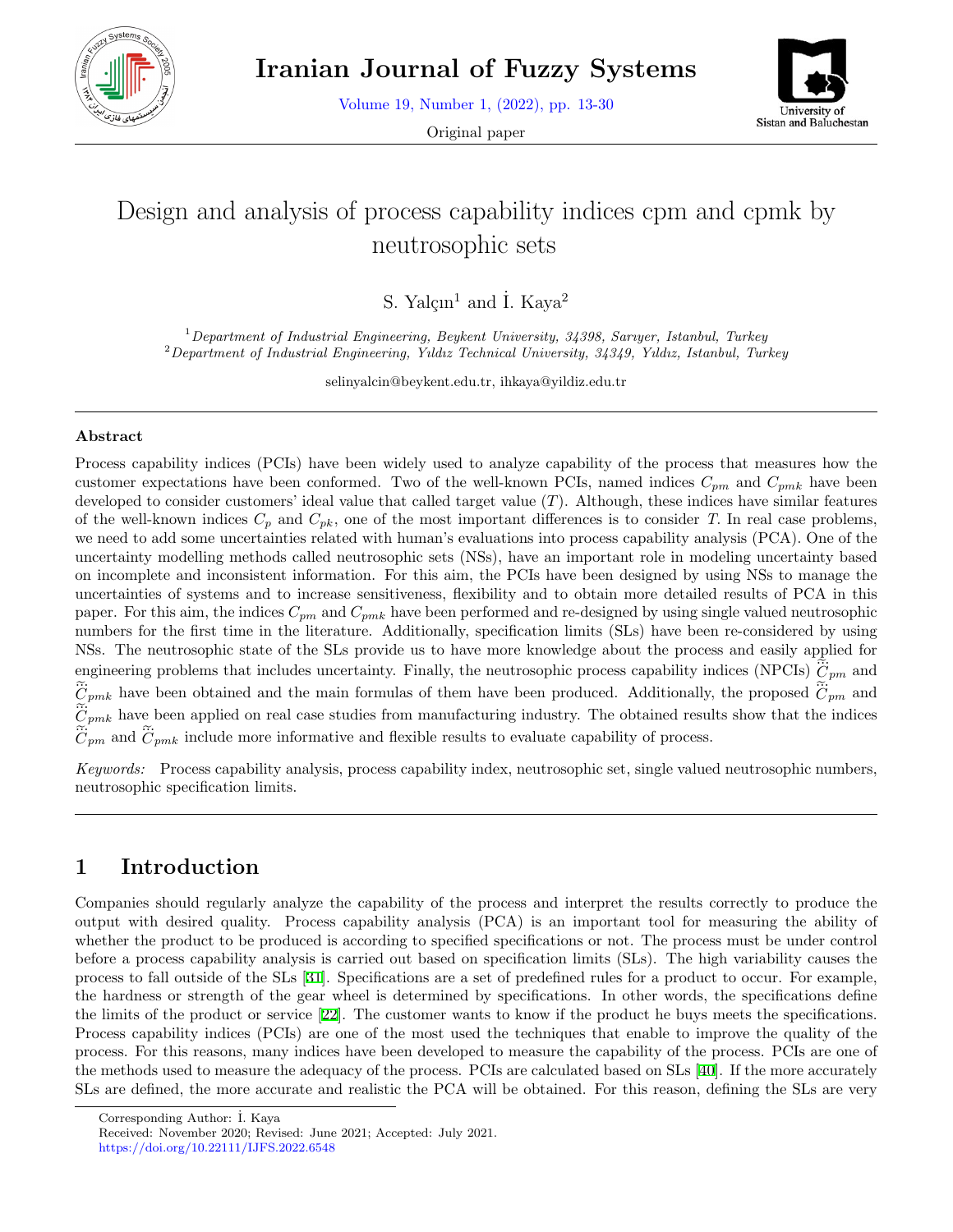critical for calculating the PCA. The results obtained from PCA may be incorrect if the parameters of these indices are not defined properly, more flexible and accurate definition of parameters such as SLs, mean and variance that used in PCIs would increase the effectiveness of PCIs.

We also know that uncertainty is very critical for the process. The expressions we use when describing SLs or explaining any event can include uncertainty. For these definitions, generally fuzzy expressions that do not contain certainty are used. The human brain frequently uses fuzzy expressions in the face of uncertainty and uncertain events [[34\]](#page-16-2). For this reason, it is not possible to express the decisions made by people with crisp numerical values. Using linguistic terms while modeling human decisions makes the model more realistic and increases its accuracy. The most important feature that distinguishes fuzzy logic from other systems is that it allows the use of variables that provide linguistic terms [\[38](#page-17-1)]. Uncertain, complex and incomplete sources of information are called fuzzy sources. Zadeh [[58](#page-17-2)] stated that the more realistic and deeply examined the problems in the real world, the more fuzzy solutions would become. Fuzzy logic gives successful results in models where it is difficult or judgmental to understand, in the processes where human decisions, human opinions and evaluations are too much [[21\]](#page-16-3). One of the fuzzy extension methods named neutrosophic sets (NSs) that have an important to express incomplete, inconsistent and uncertain information can be successfully used to manage the uncertainty of the process. Defining parameters by using fuzzy values rather than precise values due to time, cost, and sampling difficulty would ensure that the higher information content and sensitivity of the process. NSs provide an effective approach on PCA since they have more advantages compared to other fuzzy set extensions in terms of both ease of application and flexibility. Defining PCIs with more than one membership function instead of an only one membership function would enable to evaluate the process more broadly. The being of NSs of SLs provide more information and more sensitiveness in PCA. The NPCIs show all possible values of PCIs with functions of truth, indeterminacy and falsity. This wide range of information makes it easy for process engineers to follow the process. The calculation of PCIs by neutrosophic numbers (NNs) provides more flexibility to the process engineer. For this aim, the PCA are re-analyzed by considering the indices  $C_{pm}$  and  $C_{pmk}$  by using NSs in this paper.

Kaya and Colak [[28\]](#page-16-4) examined the studies on fuzzy process capability analysis and concluded that the majority of the studies were on traditional fuzzy sets named type-1 fuzzy sets. However, when studies on PCA had been examined, it was noticeable that studies with the extensions of fuzzy sets such as hesitant, intuitionistic and type-2 fuzzy sets were quite limited. Several authors contributed to analyzing the process capability using the extensions of fuzzy sets. Hesamian and Akbari [[23\]](#page-16-5) calculated the index  $\hat{C}_{pm}$  when the SLs, mean, and target value were defined by using intuitionistic fuzzy sets (IFSs). Cao et al. [\[11](#page-15-0)] also calculated the multivariate process capability index (MPCI)  $S_{pk}^T$ using IFSs. They compared the index  $S_{pk}^T$  with the MPCI ( $MC_p$ ). Aslam and Albassam [\[4](#page-15-1)] developed the index  $C_{pk}$ by taking into account neutrosophic mean and standard deviation for the sampling plan. Kahraman et al. [[25\]](#page-16-6) utilized intuitionistic fuzzy SLs to obtain the indices  $C_p$  and  $C_{pk}$ . Parchami et al. [[41\]](#page-17-3) introduced the indices  $C_p$ ,  $C_{pk}$  and  $C_{pm}$ by using interval type-2 fuzzy SLs. Senvar and Kahraman [\[47](#page-17-4)] proposed the percentile-based indices  $C_p$  and  $C_{pk}$  by using interval type-2 fuzzy sets for non-normal processes.

It is observed that the PCA and SLs are not previously examined by using NSs. Differently from the existing papers into literature, the indices *Cpm* and *Cpmk* are analyzed by using NSs for the first time in this paper. The SLs are defined by neutrosophic sets, the single-valued neutrosophic states of the SLs, and the state of being flexible NSs have been investigated. The flexibility of the SLs will facilitate the expression of uncertainty and will allow easier integration into the real life. NSs are described by three values that are all independent from each other. These are truth-membership, indeterminacy-membership and falsity-membership functions. Independency of truth-membership and indeterminacymembership functions from each other and expressing the fact that an individual does not have full control of the issue with the indeterminacy-membership function has an important place in modeling uncertainty problems. For example, Tomorrow it will be raining. This proposition may be 70 % true, indeterminate 38 % and 25 % false. Neutrosophic logic reflects human thinking a better compared to fuzzy logic. Since the NSs are included more information related to uncertainty, they are more suitable to model these uncertainties for engineering and scientific applications [[44](#page-17-5)]. So, it is clear that these advantages can be used to obtain more realistic results about the PCA. Also quality inspector or quality engineer who defines the SLs may not always have full control of the subject. In order to eliminate this problem, the indeterminacy-membership function involved in defining NSs is very significant in expressing uncertainty. Additionally the proposed PCIs are also applied on real case applications.

The rest of this paper has been structured as follows: Section 2 includes a brief summary about the indices *Cpm* and *Cpmk*. Section 3 introduces the concepts of NSs. Section 4 shows details of the PCIs based on NSs. An application from manufacturing industry for the proposed neutrosophic PCIs are detailed into Section 5. The obtained results and suggestions for further research discussed into Section 6.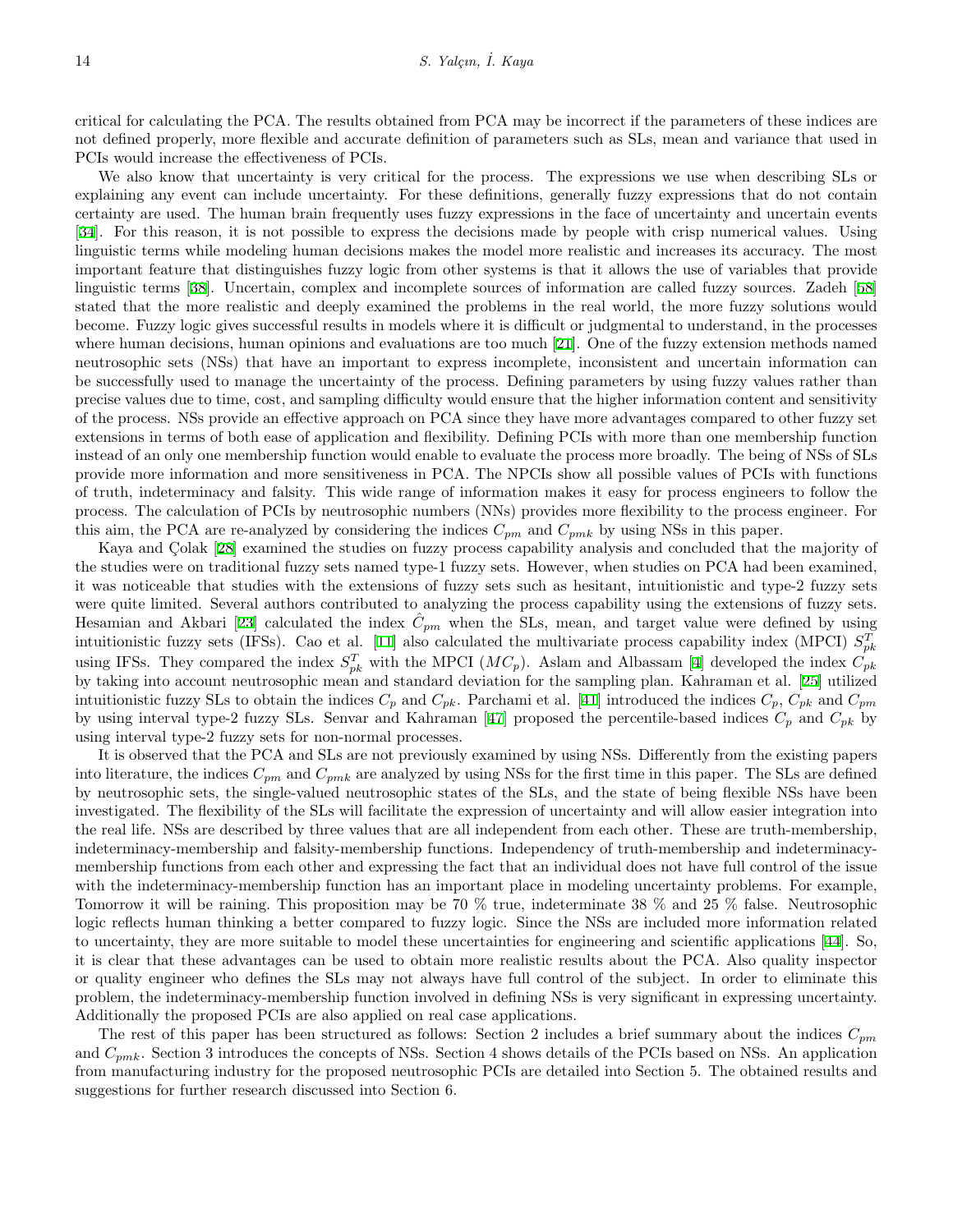### **2 Process capability indices** *Cpm* **and** *Cpmk*

Process performance can be analyzed by using some statistical PCIs that are summarized statistics which measure the actual or the potential performance of the process characteristics relative to the target and SLs by considering process location and dispersion [\[30](#page-16-7)]. PCIs, which provide numerical measures on whether a process meets the customer expectations or not, have been popularly applied for evaluating process performance. Several PCIs such as  $C_p$ ,  $C_{pk}$ ,  $C_{pm}$  and  $C_{pmk}$  are used to estimate the capability of a process [[32\]](#page-16-8), [\[35](#page-16-9)]. Since the designs of  $C_p$  and  $C_{pk}$  are independent of target value (*T*), they can fail to account for process loss incurred by the departure from the target. A well-known pioneer in the quality control, G. Taguchi, pays special attention on the loss in product's worth when one of product's characteristics deviates from the customers ideal value *T*. To take this factor into account, Hsiang and Taguchi introduced the index  $C_{pm}$  [\[24](#page-16-10)]. Chan et al. [\[14](#page-15-2)] developed the index  $C_{pm}$ , which provides indicators of both process variability and deviation of process mean from *T*, and also provides a quadratic loss interpretation, taking into account the process departure. As a result, the index *Cpm* incorporates with the variation of production items with respect to *T* and SLs, and emphasizes on measuring the ability of the process to cluster around the target. The index respect to *T* and SLs, and emphasizes on measuring the ability of the process to cluster around the t  $C_{pm}$  is defined as follow [\[53](#page-17-6)]:

$$
C_{pm} = \frac{USL - LSL}{6\sqrt{\sigma^2 + (\mu - T)^2}} = \frac{d}{3\sqrt{\sigma^2 + (\mu - T)^2}}, \text{ where } d = \frac{USL - LSL}{2}.
$$
 (1)

Pearn et al. [[42\]](#page-17-7) proposed the index  $C_{pmk}$ , which combines the features of the three earlier indices  $C_p$ ,  $C_{pk}$ , and  $n$ . The index  $C_{pmk}$  is defined as follow [53]:<br> *C*<sub>*pmk*</sub> is defined as follow [53]:<br>  $C_{pmk} = \min \$  $C_{pm}$ . The index  $C_{pmk}$  alerts the user whenever the process variance increases and/or the process mean deviates from its *T*. The index  $C_{pmk}$  is defined as follow [\[53](#page-17-6)]:

<span id="page-2-0"></span>
$$
C_{pmk} = \min\left\{\frac{USL - \mu}{3\sqrt{\sigma^2 + (\mu - T)^2}}, \frac{\mu - LSL}{3\sqrt{\sigma^2 + (\mu - T)^2}}\right\}.
$$
 (2)

If the process closer to  $T$  and the less variability, the more capable the process is. In Eq. [2](#page-2-0), the numerator represents how close the process is to the *T*, and the denominator represents the variability of the process. If the process mean departs from the *T*, the reduced value of  $C_{pmk}$  is more significant than three indices  $C_p$ ,  $C_{pk}$  and  $C_{pm}$ . Hence, the index  $C_{pmk}$  responds to the departure of the process mean from the *T* faster than the other three basic indices  $C_p$ ,  $C_{pk}$ and  $C_{pm}$ , while it remains sensitive to the changes of process variation [\[15](#page-16-11)].

#### **3 Neutrosophic sets**

Zadeh was first introduced the fuzzy set theory (FST) as an extension of the crisp sets [[58](#page-17-2)]. The fuzzy sets have only degrees of membership. Traditional fuzzy sets describe the uncertain information only with membership function. By added non-membership degree to fuzzy sets, Atanassov developed intuitionistic fuzzy set (IFSs) that handle fuzziness with both membership and non-membership functions as an extension of the fuzzy sets [[5\]](#page-15-3). The sum of degrees of these functions cannot exceed 1. But the sum of degrees of these functions can exceed 1 in vague sets. Another type of FST is called Pythagorean fuzzy sets (PFSs) that have space to define with the sum of membership and non-membership functions greater than 1, but the sum of their square cannot be greater than 1 is developed. The sum of the total values received for each element in the universal set *X* for membership and non-membership values in IFS theory should be in the range of [0,1]. This restriction of membership and non-membership functions creates problems in modeling uncertain problems. [\[48](#page-17-8)]. Smarandache presented NSs, that independently include the truth-membership degree, indeterminacy-membership degree and falsity-membership degree to reflect the humanitarian style of thinking [[48\]](#page-17-8). This theory is very important to solve the real problems since indeterminacy is quantified explicitly and to provide more flexibility compared to the other extension of fuzzy sets. NSs can deal with indeterminacy on the data [[10](#page-15-4)]. Wang et al. [\[51](#page-17-9)] have developed single-valued NSs that is a special form of NSs. NSs are expressed independently from each other in the range of  $[0, 1]$  with defined truth-membership,  $T_{\widetilde{Z}}(x)$ , indeterminacy-membership,  $I_{\widetilde{Z}}(x)$  and falsity-membership functions,  $F_{\widetilde{Z}}(x)$ , respectively. The fact that the  $T_{\widetilde{Z}}(x)$  and the  $I_{\widetilde{Z}}(x)$  functions are independent of each other are more flexible and realistic in the modeling of uncertain problems compared to modeling using other types of fuzzy sets. Since an individual may not always be fully informed about the problem, the  $I_{\widetilde{Z}}(x)$  function that eliminates this problem has an important role in the modeling of uncertain problems [\[44](#page-17-5)]. Some basic notions of NSs can be briefly summarized as follows: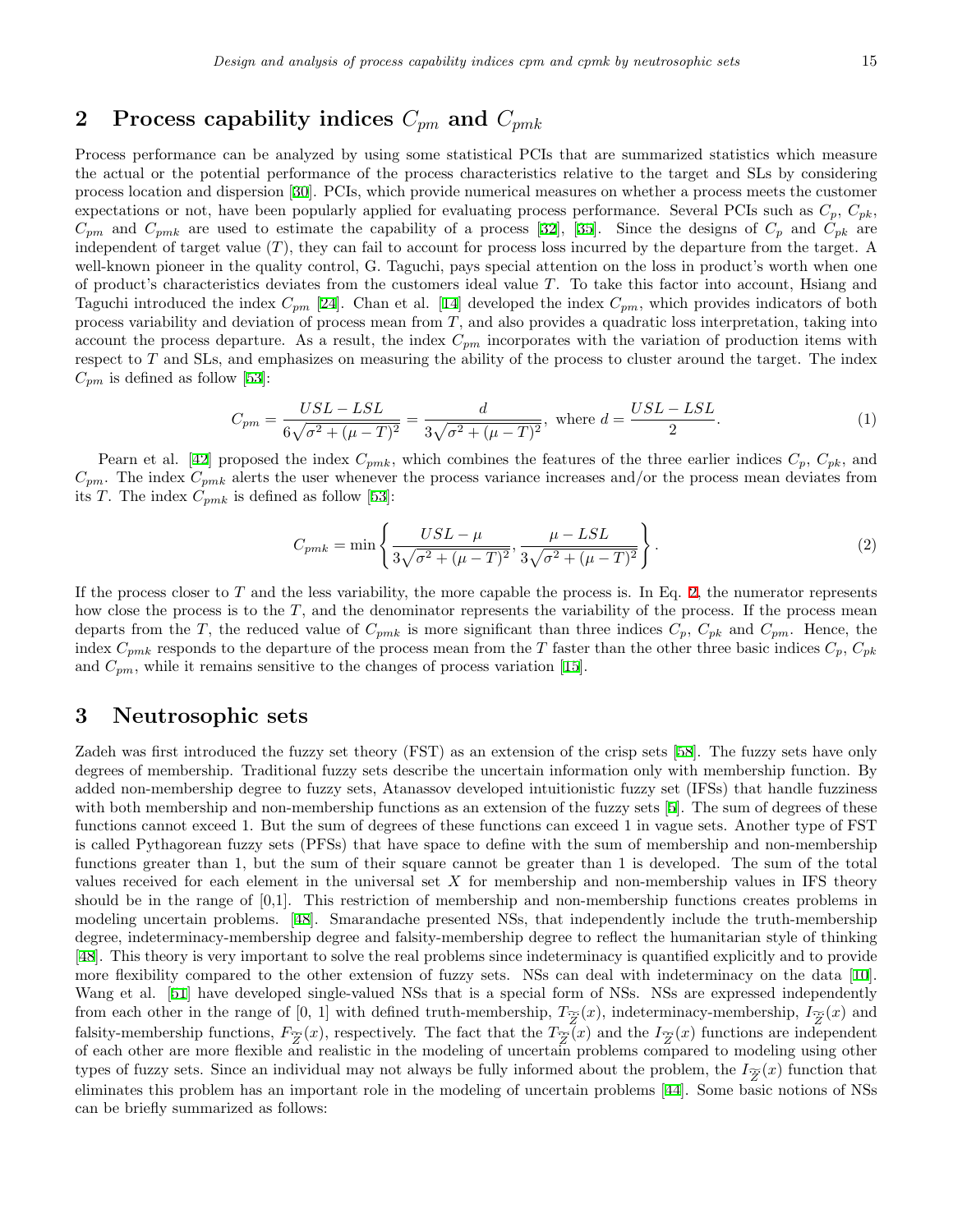**Definition 3.1.** Let *X* be a universe. A single valued neutrosophic set  $\widetilde{Z}$  in *X* is characterized by a truth-membership  $f$ unction  $T_{\widetilde{Z}}(x)$ , an indeterminacy-membership function  $I_{\widetilde{Z}}(x)$  and a falsity-membership function  $F_{\widetilde{Z}}(x)$ . A single **Definition 3.1.** Let X b<br>function  $T_{\widetilde{Z}}(x)$ , an inde<br>valued neutrosophic set  $\widetilde{Z}$  $\widetilde{Z}$  *is defined as follows* [[18\]](#page-16-12): *X* be a universe. *A* single valued neutrosophic set  $\tilde{Z}$  in *X* is characterized l<br>indeterminacy-membership function  $I_{\tilde{Z}}(x)$  and a falsity-membership funct<br>set  $\tilde{Z}$  is defined as follows [18]:<br> $\tilde{Z} = \{ \langle$ 

$$
\widetilde{Z} = \left\{ \langle x, \left( T_{\widetilde{Z}}(x), I_{\widetilde{Z}}(x), F_{\widetilde{Z}}(x) \right) \rangle : x \in X, T_{\widetilde{Z}}(x), I_{\widetilde{Z}}(x), F_{\widetilde{Z}}(x) \in [0, 1] \right\}.
$$
\n(3)

There is no restriction on the sum of  $T_{\widetilde{Z}}(x)$ ,  $I_{\widetilde{Z}}(x)$  and  $F_{\widetilde{Z}}(x)$ . So that  $0 \leq T_{\widetilde{Z}}(x) + I_{\widetilde{Z}}(x) + F_{\widetilde{Z}}(x) \leq 3$ .

**Definition 3.2.** Let  $w_{\widetilde{z}}$ ,  $u_{\widetilde{z}}$  and  $y_{\widetilde{z}} \in [0,1]$  be any real numbers,  $a_i, b_i, c_i, d_i \in \mathbb{R}$  and  $a_i \leqslant b_i \leqslant c_i \leqslant d_i$  for  $(i = 1, 2, 3)$ . *A single valued neutrosophic number (SVN-Number)*

$$
\widetilde{\ddot{z}} = \langle \left( \left( a_1, b_1, c_1, d_1 \right), w_{\widetilde{z}} \right), \left( \left( a_2, b_2, c_2, d_2 \right), u_{\widetilde{z}} \right), \left( \left( a_3, b_3, c_3, d_3 \right), y_{\widetilde{z}} \right) \rangle,
$$

 $\mathcal{L}$  is a special neutrosophic set in  $\mathbb{R}$  with truth-membership function  $\mu_{\mathcal{F}} : \mathbb{R} \to [0, w_{\mathcal{F}}]$ , indeterminacy-membership function  $v_{\widetilde{z}} : \mathbb{R} \to [0, u_{\widetilde{z}}]$  *and falsity-membership function*  $\lambda_{\widetilde{z}} : \mathbb{R} \to [0, y_{\widetilde{z}}]$  *as follows* [[19\]](#page-16-13), [[57](#page-17-10)]:

$$
\mu_{\widetilde{z}}(x) = \begin{cases}\n f_{\mu}^{l}(x) & a_{1} \leq x < b_{1} \\
 w_{\widetilde{z}} & b_{1} \leq x < c_{1} \\
 f_{\mu}^{r}(x) & c_{1} \leq x \leq d_{1} \\
 0 & \text{Otherwise}\n\end{cases}, \quad v_{\widetilde{z}}(x) = \begin{cases}\n f_{v}^{l}(x) & a_{2} \leq x < b_{2} \\
 w_{\widetilde{z}} & b_{2} \leq x < c_{2} \\
 f_{v}^{r}(x) & c_{2} \leq x \leq d_{2} \\
 1 & \text{Otherwise}\n\end{cases}, \quad \lambda_{\widetilde{z}}(x) = \begin{cases}\n f_{\lambda}^{l}(x) & a_{3} \leq x < b_{3} \\
 y_{\widetilde{z}} & b_{3} \leq x < c_{3} \\
 f_{\lambda}^{r}(x) & c_{3} \leq x \leq d_{3} \\
 1 & \text{Otherwise}\n\end{cases} (4)
$$

where the functions  $f^l_{\mu} : [a_1, b_1] \to [0, w_{\overline{z}}], f^r_{v} : [c_2, d_2] \to [u_{\overline{z}}, 1], f^r_{\lambda} : [c_3, d_3] \to [y_{\overline{z}}, 1]$  are increasing continuous functions. Then the functions  $f_{\mu}^r : [c_1, d_1] \to [0, w_{\widetilde{z}}], f_v^l : [a_2, b_2] \to [u_{\widetilde{z}}, 1], f_{\lambda}^l : [a_3, b_3] \to [y_{\widetilde{z}}, 1]$  are decreasing *continuous functions.* where the functions  $f^l_\mu : [a_1, b_1] \to [0, w_{\tilde{Z}}], f^r_v : [c_2, d_2] \to [u_{\tilde{Z}}, 1], f^r_\lambda : [c_3, d_3]$ <br>functions. Then the functions  $f^r_\mu : [c_1, d_1] \to [0, w_{\tilde{Z}}], f^l_v : [a_2, b_2] \to [u_{\tilde{Z}}, 1],$ <br>continuous functions.<br>**Definition 3.** 

<span id="page-3-0"></span> $\widetilde{z} = \langle (a, b, c, d); w_{\widetilde{z}}, u_{\widetilde{z}}, y_{\widetilde{z}} \rangle$  *is a special neutrosophic set in* R *with truth-membership function, indeterminacy-membership function and falsity-membership function as follows* [[19\]](#page-16-13):  $\frac{2}{3}$ 

$$
\mu_{\widetilde{z}}(x) = \begin{cases}\n(x-a)w_{\widetilde{z}}/(b-a) & a \leq x < b \\
w_{\widetilde{z}}(d-x)w_{\widetilde{z}}/(d-c) & b \leq x \leq c \\
0 & c < x \leq d \\
0 & Otherwise\n\end{cases}
$$
\n(5)

$$
v_{\widetilde{z}}(x) = \begin{cases} ((b-x) + u_{\widetilde{z}}(x-a))/(b-a) & a \le x < b \\ u_{\widetilde{z}} & b \le x \le c \\ ((x-c) + u_{\widetilde{z}}(d-x))/(d-c) & c < x \le d \\ 1 & Otherwise \end{cases}
$$
(6)

$$
\lambda_{\widetilde{z}}(x) = \begin{cases}\n((b-x) + y_{\widetilde{z}}(x-a))/(b-a) & a \leq x < b \\
y_{\widetilde{z}}(x-a)/(b-a) & b \leq x \leq c \\
((x-c) + y_{\widetilde{z}}(d-x))/(d-c) & c < x \leq d \\
0 & Otherwise\n\end{cases}
$$
\nDefinition 3.4. A single valued triangular neutroophic number (SVTrNN)  $\widetilde{z} = \langle (a, b, c); w_{\widetilde{z}}, w_{\widetilde{z}}, y_{\widetilde{z}} \rangle$  is a special neu-

<span id="page-3-1"></span>*trosophic set in* R *with truth-membership function, indeterminacy-membership function and falsity-membership function as follows* [[19\]](#page-16-13)*:*

 $\mathcal{L}$ 

$$
\mu_{\widetilde{z}}(x) = \begin{cases}\n(x-a)w_{\widetilde{z}}/(b-a) & a \leq x < b \\
w_{\widetilde{z}} & x = b \\
(c-x)w_{\widetilde{z}}/(c-b) & b \leq x \leq c \\
0 & Otherwise\n\end{cases}
$$
\n(8)

$$
x = \begin{cases} \left( (b-x) + u_{\widetilde{x}}(x-a) \right) / (b-a) & a \le x < b \\ u_{\widetilde{x}} & x = b \end{cases} \tag{9}
$$

$$
v_{\widetilde{z}}(x) = \begin{cases} u_{\widetilde{z}}(x) & x = 0\\ ((x - b) + u_{\widetilde{z}}(c - x))/(c - b) & b \le x \le c\\ 1 & Otherwise \end{cases}
$$
(9)

$$
\lambda_{\widetilde{z}}(x) = \begin{cases}\n((b-x) + y_{\widetilde{z}}(x-a))/(b-a) & a \leq x < b \\
y_{\widetilde{z}}(x-b)+(y_{\widetilde{z}}(c-x))/(c-b) & x = b \\
(1 & \text{Otherwise}\n\end{cases}
$$
\n(10)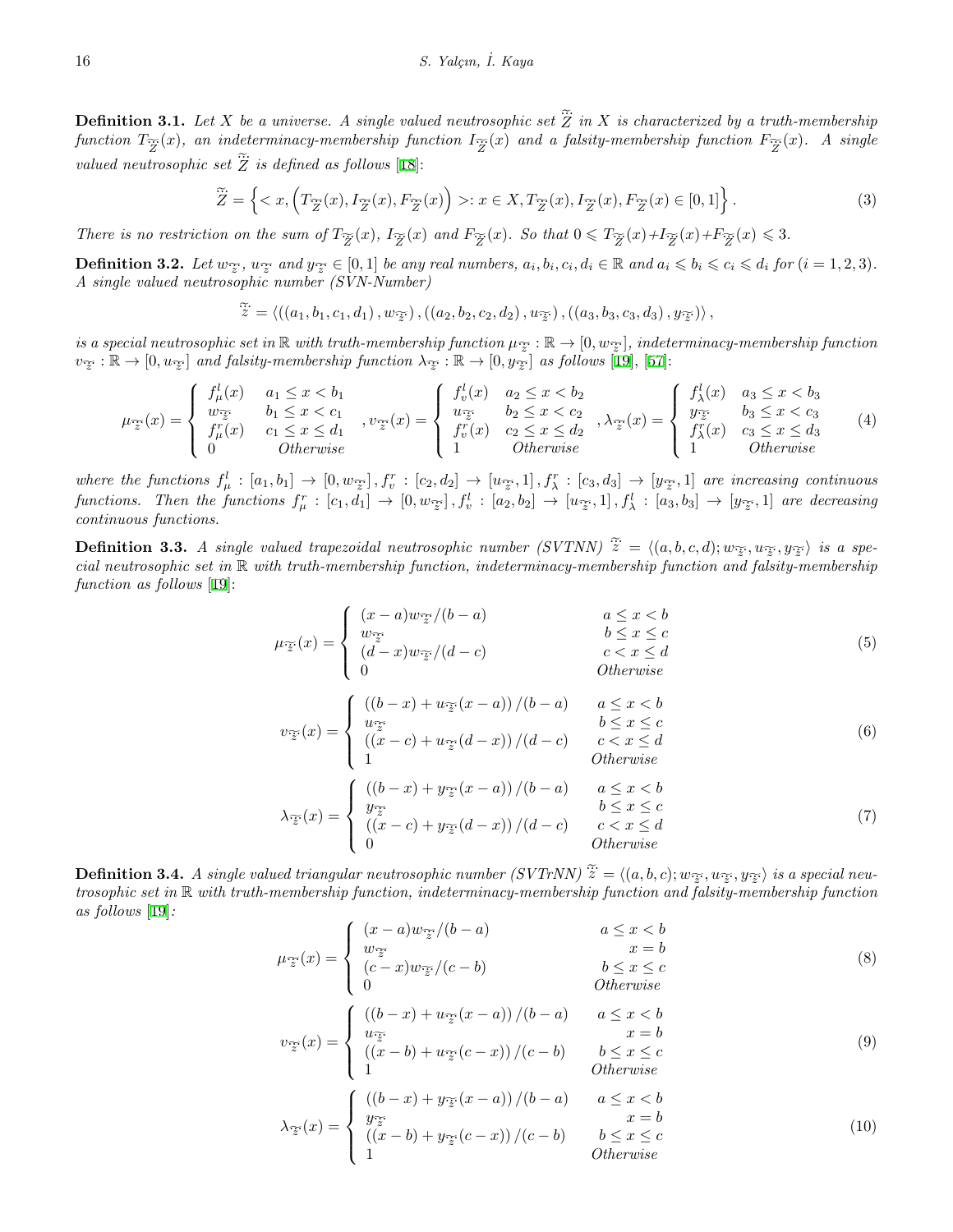*If*  $a \geq 0$  *at least*  $c > 0$ , then *SVTrNN* is called a positive *SVTrNN*, denoted by  $\tilde{\ddot{z}} > 0$ . In the same way, if  $c \leq 0$  at *least c* > 0, then *SVTrNN* is called a positive *SVTrNN*, denoted by  $\tilde{z}$  < 0, then *SVTrNN* is called a negative *SVTrNN*, denoted by  $\tilde{z}$  < 0. If  $a \ge 0$  at least  $c > 0$ , then SVTrNN is called a positive<br>least  $a < 0$ , then SVTrNN is called a negative SVTrNN, do<br>**Definition 3.5.**  $\widetilde{\Psi} = \langle (a_1, b_1, c_1, d_1); w_{\widetilde{\mathfrak{X}}}, u_{\widetilde{\mathfrak{X}}}, y_{\widetilde{\mathfrak{X}}}\rangle$  and  $\widetilde{\Omega$ ⟨⟩

 $\widetilde{\Psi} = \langle (a_1, b_1, c_1, d_1); w_{\widetilde{\Psi}}, u_{\widetilde{\Psi}}, y_{\widetilde{\Psi}} \rangle$  and  $\widetilde{\Omega} = \langle (a_2, b_2, c_2, d_2); w_{\widetilde{\Omega}}, u_{\widetilde{\Omega}}, y_{\widetilde{\Omega}} \rangle$  be two SVTNNs and  $\gamma \neq 0$ *any real number. Then the arithmetic operations of SVTNNs are as follows* [[18\]](#page-16-12)*:*  $e = \begin{cases} (a_1) \neq 0 \text{ and } b_2 \neq 0 \end{cases}$  $at$  and  $at$  and  $at$  are  $at$  as  $out$  as  $out$  as  $out$   $\{18\}$ .

$$
\widetilde{\Psi} \oplus \widetilde{\Omega} = \left\langle (a_1 + a_2, b_1 + b_2, c_1 + c_2, d_1 + d_2) ; w_{\widetilde{\Psi}} \wedge w_{\widetilde{\Omega}}, u_{\widetilde{\Psi}} \vee u_{\widetilde{\Omega}}, y_{\widetilde{\Psi}} \vee y_{\widetilde{\Omega}} \right\rangle.
$$
\n(11)  
\n
$$
\widetilde{\Psi} \oplus \widetilde{\Omega} = \left\langle (a_1 - d_2, b_1 - c_2, c_1 - b_2, d_1 - a_2) ; w_{\widetilde{\Psi}} \wedge w_{\widetilde{\Omega}}, u_{\widetilde{\Psi}} \vee u_{\widetilde{\Omega}}, y_{\widetilde{\Psi}} \vee y_{\widetilde{\Omega}} \right\rangle.
$$

$$
\widetilde{\Psi} \ominus \widetilde{\Omega} = \left\langle (a_1 - d_2, b_1 - c_2, c_1 - b_2, d_1 - a_2) ; w_{\widetilde{\Psi}} \wedge w_{\widetilde{\Omega}}, u_{\widetilde{\Psi}} \vee u_{\widetilde{\Omega}}, y_{\widetilde{\Psi}} \vee y_{\widetilde{\Omega}} \right\rangle.
$$
\n(12)

$$
\Psi \ominus \Omega = \left\langle (a_1 - d_2, b_1 - c_2, c_1 - b_2, d_1 - a_2); w_{\widetilde{\mathcal{V}}} \wedge w_{\widetilde{\Omega}}, u_{\widetilde{\mathcal{V}}} \vee u_{\widetilde{\Omega}}, y_{\widetilde{\mathcal{V}}} \vee y_{\widetilde{\Omega}} \right\rangle.
$$
\n(12)\n
$$
\widetilde{\Psi} \otimes \widetilde{\Omega} = \begin{cases}\n\left\langle (a_1 a_2, b_1 b_2, c_1 c_2, d_1 d_2); w_{\widetilde{\mathcal{V}}} \wedge w_{\widetilde{\Omega}}, u_{\widetilde{\mathcal{V}}} \vee u_{\widetilde{\Omega}}, y_{\widetilde{\mathcal{V}}} \vee y_{\widetilde{\Omega}} \right\rangle & d_1 > 0, d_2 > 0 \\
\left\langle (a_1 d_2, b_1 c_2, c_1 b_2, d_1 a_2); w_{\widetilde{\mathcal{V}}} \wedge w_{\widetilde{\Omega}}, u_{\widetilde{\mathcal{V}}} \vee u_{\widetilde{\Omega}}, y_{\widetilde{\mathcal{V}}} \vee y_{\widetilde{\Omega}} \right\rangle & d_1 < 0, d_2 > 0 \\
\left\langle (d_1 d_2, c_1 c_2, b_1 b_2, a_1 a_2); w_{\widetilde{\mathcal{V}}} \wedge w_{\widetilde{\Omega}}, u_{\widetilde{\mathcal{V}}} \vee u_{\widetilde{\Omega}}, y_{\widetilde{\mathcal{V}}} \vee y_{\widetilde{\Omega}} \right\rangle & d_1 < 0, d_2 < 0\n\end{cases} \tag{13}
$$

$$
\widetilde{\Psi} \otimes \widetilde{\Omega} = \begin{cases}\n\left\langle (d_1 d_2, c_1 c_2, b_1 b_2, a_1 a_2); w_{\widetilde{\Psi}} \wedge w_{\widetilde{\Omega}}, u_{\widetilde{\Psi}} \vee u_{\widetilde{\Omega}}, y_{\widetilde{\Psi}} \vee y_{\widetilde{\Omega}}) & d_1 < 0, d_2 < 0 \\
\left\langle (a_1 / d_2, b_1 / c_2, c_1 / b_2, d_1 / a_2); w_{\widetilde{\Psi}} \wedge w_{\widetilde{\Omega}}, u_{\widetilde{\Psi}} \vee u_{\widetilde{\Omega}}, y_{\widetilde{\Psi}} \vee y_{\widetilde{\Omega}}) & d_1 > 0, d_2 > 0 \\
\left\langle (d_1 / d_2, c_1 / c_2, b_1 / b_2, a_1 / a_2); w_{\widetilde{\Psi}} \wedge w_{\widetilde{\Omega}}, u_{\widetilde{\Psi}} \vee u_{\widetilde{\Omega}}, y_{\widetilde{\Psi}} \vee y_{\widetilde{\Omega}}) & d_1 < 0, d_2 > 0 \\
\left\langle (d_1 / a_2, c_1 / b_2, b_1 / c_2, a_1 / d_2); w_{\widetilde{\Psi}} \wedge w_{\widetilde{\Omega}}, u_{\widetilde{\Psi}} \vee u_{\widetilde{\Omega}}, y_{\widetilde{\Psi}} \vee y_{\widetilde{\Omega}}) & d_1 < 0, d_2 < 0\n\end{cases} \right. (14)
$$

$$
\gamma \widetilde{\Psi} = \begin{cases} \left\langle (\gamma a_1, \gamma b_1, \gamma c_1, \gamma d_1) ; w_{\widetilde{\Psi}}, u_{\widetilde{\Psi}}, y_{\widetilde{\Psi}} \right\rangle & \gamma > 0 \\ \left\langle (\gamma d_1, \gamma c_1, \gamma b_1, \gamma a_1) ; w_{\widetilde{\Psi}}, u_{\widetilde{\Psi}}, y_{\widetilde{\Psi}} \right\rangle & \gamma < 0 \end{cases}
$$
(15)

$$
\widetilde{\Psi}^{\gamma} = \begin{cases}\n\left\langle (a_1^{\gamma}, b_1^{\gamma}, c_1^{\gamma}, d_1^{\gamma}) ; w_{\widetilde{\Psi}}, u_{\widetilde{\Psi}}, y_{\widetilde{\Psi}}\right\rangle & \gamma > 0 \\
\left\langle (d_1^{\gamma}, c_1^{\gamma}, b_1^{\gamma}, a_1^{\gamma}) ; w_{\widetilde{\Psi}}, u_{\widetilde{\Psi}}, y_{\widetilde{\Psi}}\right\rangle & \gamma < 0\n\end{cases}
$$
\n(16)\n  
\n
$$
c_1) ; w_{\widetilde{\Psi}}, u_{\widetilde{\Psi}}, y_{\widetilde{\Psi}}\right\rangle \text{ and } \widetilde{\Omega} = \left\langle (a_2, b_2, c_2) ; w_{\widetilde{\Omega}}, u_{\widetilde{\Omega}}, y_{\widetilde{\Omega}}\right\rangle \text{ be two } SVTrNNs \text{ and } \gamma \neq 0
$$

 $\begin{split} \widetilde{\Psi}^{\gamma} = \left\{ \begin{array}{c} \left\langle (a_1^{\gamma}, b_1^{\gamma}, \cdots) \right. \ \left. \left\langle (d_1^{\gamma}, c_1^{\gamma}, \cdots) \right. \right. \ \left. \left\langle (d_1^{\gamma}, c_1^{\gamma}, \cdots) \right. \right. \right. \ \left. \left. \left\langle (d_1^{\gamma}, b_1^{\gamma}, \cdots) \right. \left. \left. \left\langle (d_1^{\gamma}, b_1^{\gamma}, \cdots) \right. \right. \right. \right. \ \left. \left. \left\langle (d_1^{\gamma}, b_1^$ *any real number. Then the arithmetic operations of SVTrNNs are as follows* [\[18](#page-16-12)]:  $=\Big\langle (a_1$ <br>*he ari*<br> $\widetilde{\widetilde{\Psi}}\oplus \widetilde{\widetilde{\Omega}}$ *Etic operations of SVITIVIVS are as follows* [18].

$$
\widetilde{\Psi} \oplus \widetilde{\Omega} = \left\langle (a_1 + a_2, b_1 + b_2, c_1 + c_2); w_{\widetilde{\Psi}} \wedge w_{\widetilde{\Omega}}, u_{\widetilde{\Psi}} \vee u_{\widetilde{\Omega}}, y_{\widetilde{\Psi}} \vee y_{\widetilde{\Omega}} \right\rangle.
$$
\n(17)  
\n
$$
\widetilde{\Psi} \ominus \widetilde{\Omega} = \left\langle (a_1 - c_2, b_1 - b_2, c_1 - a_2); w_{\widetilde{\Psi}} \wedge w_{\widetilde{\Omega}}, u_{\widetilde{\Psi}} \vee u_{\widetilde{\Omega}}, y_{\widetilde{\Psi}} \vee y_{\widetilde{\Omega}} \right\rangle.
$$

$$
\widetilde{\Psi} \ominus \widetilde{\Omega} = \left\langle (a_1 - c_2, b_1 - b_2, c_1 - a_2); w_{\widetilde{\Psi}} \wedge w_{\widetilde{\Omega}}, u_{\widetilde{\Psi}} \vee u_{\widetilde{\Omega}}, y_{\widetilde{\Psi}} \vee y_{\widetilde{\Omega}} \right\rangle.
$$
\n(18)

$$
\Psi \ominus \Omega = \left\langle (a_1 - c_2, b_1 - b_2, c_1 - a_2); w_{\widetilde{\Psi}} \wedge w_{\widetilde{\Omega}}, u_{\widetilde{\Psi}} \vee u_{\widetilde{\Omega}}, y_{\widetilde{\Psi}} \vee y_{\widetilde{\Omega}} \right\rangle.
$$
\n
$$
\widetilde{\Psi} \otimes \widetilde{\Omega} = \left\{ \begin{array}{ll} \left\langle (a_1 a_2, b_1 b_2, c_1 c_2); w_{\widetilde{\Psi}} \wedge w_{\widetilde{\Omega}}, u_{\widetilde{\Psi}} \vee u_{\widetilde{\Omega}}, y_{\widetilde{\Psi}} \vee y_{\widetilde{\Omega}} \right\rangle & c_1 > 0, c_2 > 0 \\ \left\langle (a_1 c_2, b_1 b_2, c_1 a_2); w_{\widetilde{\Psi}} \wedge w_{\widetilde{\Omega}}, u_{\widetilde{\Psi}} \vee u_{\widetilde{\Omega}}, y_{\widetilde{\Psi}} \vee y_{\widetilde{\Omega}} \right\rangle & c_1 < 0, c_2 > 0 \\ \left\langle (c_1 c_2, b_1 b_2, a_1 a_2); w_{\widetilde{\Psi}} \wedge w_{\widetilde{\Omega}}, u_{\widetilde{\Psi}} \vee u_{\widetilde{\Omega}}, y_{\widetilde{\Psi}} \vee y_{\widetilde{\Omega}} \right\rangle & c_1 < 0, c_2 < 0 \end{array} \right. \tag{19}
$$

$$
\widetilde{\Psi} \otimes \widetilde{\Omega} = \begin{cases}\n\left\langle (c_1c_2, b_1b_2, a_1a_2); w_{\widetilde{\mathcal{V}}} \wedge w_{\widetilde{\Omega}}, u_{\widetilde{\mathcal{V}}} \vee u_{\widetilde{\Omega}}, y_{\widetilde{\mathcal{V}}} \vee y_{\widetilde{\Omega}} \right\rangle & c_1 < 0, c_2 < 0 \\
\left\langle (a_1/c_2, b_1/b_2, c_1/a_2); w_{\widetilde{\mathcal{V}}} \wedge w_{\widetilde{\Omega}}, u_{\widetilde{\mathcal{V}}} \vee u_{\widetilde{\Omega}}, y_{\widetilde{\mathcal{V}}} \vee y_{\widetilde{\Omega}} \right\rangle & c_1 > 0, c_2 > 0 \\
\left\langle (c_1/c_2, b_1/b_2, a_1/a_2); w_{\widetilde{\mathcal{V}}} \wedge w_{\widetilde{\Omega}}, u_{\widetilde{\mathcal{V}}} \vee u_{\widetilde{\Omega}}, y_{\widetilde{\mathcal{V}}} \vee y_{\widetilde{\Omega}} \right\rangle & c_1 < 0, c_2 > 0 \\
\left\langle (c_1/a_2, b_1/c_2, a_1/c_2); w_{\widetilde{\mathcal{V}}} \wedge w_{\widetilde{\Omega}}, u_{\widetilde{\mathcal{V}}} \vee u_{\widetilde{\Omega}}, y_{\widetilde{\mathcal{V}}} \vee y_{\widetilde{\Omega}} \right\rangle & c_1 < 0, c_2 < 0\n\end{cases} \tag{20}
$$

$$
\gamma \widetilde{\Psi} = \begin{cases} \left\langle (\gamma a_1, \gamma b_1, \gamma c_1) ; w_{\widetilde{\Psi}}, u_{\widetilde{\Psi}}, y_{\widetilde{\Psi}} \right\rangle & \gamma > 0 \\ \left\langle (\gamma c_1, \gamma b_1, \gamma a_1) ; w_{\widetilde{\Psi}}, u_{\widetilde{\Psi}}, y_{\widetilde{\Psi}} \right\rangle & \gamma < 0 \end{cases}
$$
\n(21)

<span id="page-4-0"></span>Score and accuracy functions are very important to compare two SVTrNNs. Different methods are developed to compare NNs in the literature. A comparison has been made with the accuracy and score functions defined as follows: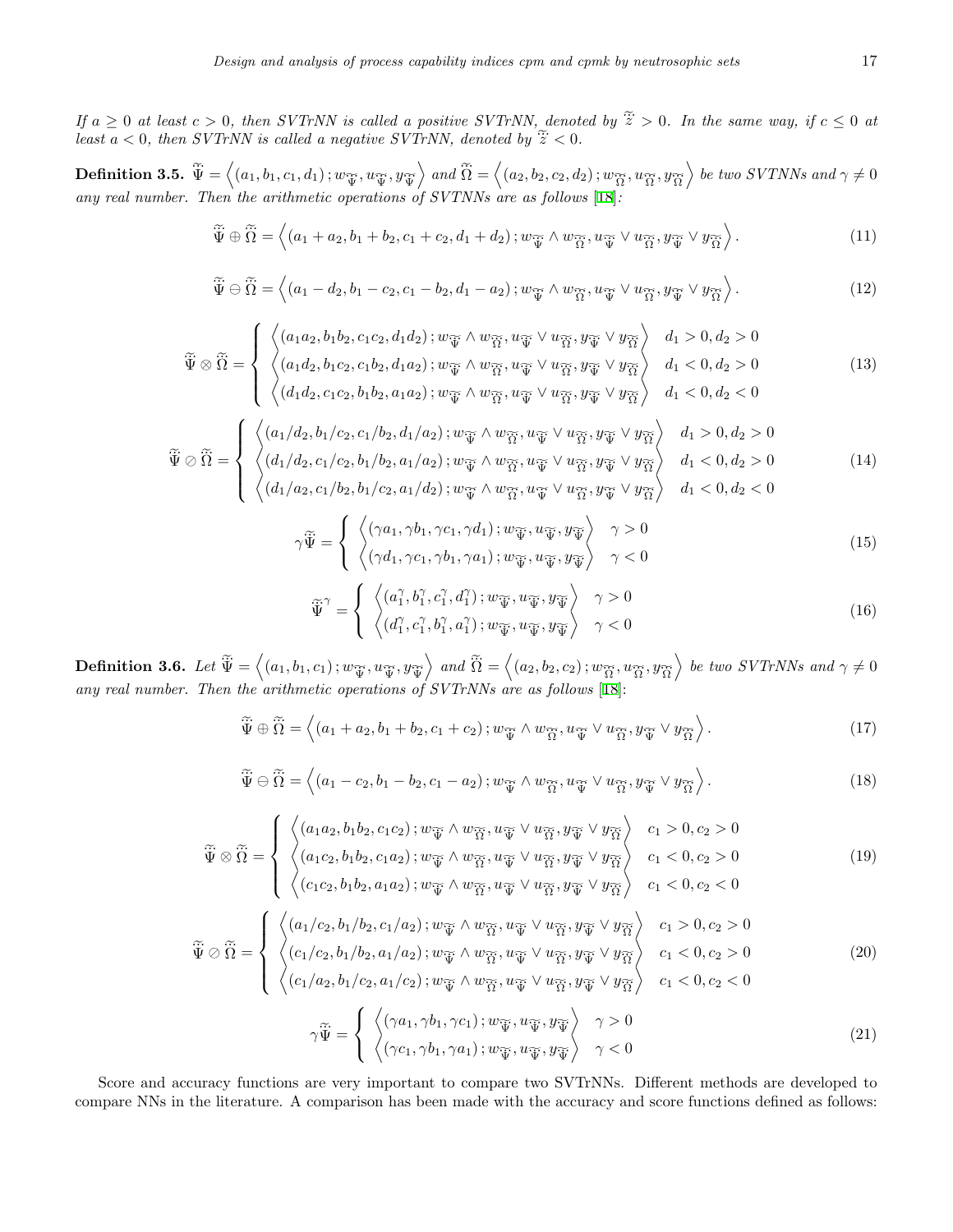18<br>
S. Yalçın, İ. Kaya<br> **Definition 3.7.** Let  $\tilde{z} = \langle (a, b, c); w_{\tilde{z}}, w_{\tilde{z}}, y_{\tilde{z}} \rangle$  be a SVTrNN. Score function denoted by  $S(\tilde{\tilde{z}})$  and accuracy function  $\mathbf{Definition \: 3.7} \ \ and \ \ a \ node \ by \ A(\ \widetilde{\check{z}} \$  $\widetilde{z}$ , are defined as follow [[9\]](#page-15-5): *z*, *u*<br>pw [9]<br> $S(\tilde{\tilde{z}})$ 

$$
S(\tilde{\tilde{z}}) = \frac{1}{12}(a+2b+c)(2+\mu_{\tilde{z}} - v_{\tilde{z}} - \gamma_{\tilde{z}}).
$$
  
\n
$$
A(\tilde{\tilde{z}}) = \frac{1}{12}(a+2b+c)(2+\mu_{\tilde{z}} - v_{\tilde{z}} + \gamma_{\tilde{z}}).
$$
\n(23)

<span id="page-5-4"></span><span id="page-5-3"></span>
$$
A(\tilde{\ddot{z}}) = \frac{1}{12}(a+2b+c)(2+\mu_{\tilde{z}} - v_{\tilde{z}} + \gamma_{\tilde{z}}).
$$
\nDefinition 3.8. Score and accuracy functions are used to compare between two SVTNNs. Let  $\tilde{\ddot{z}} = \langle (a, b, c, d); w_{\tilde{z}}, w_{\tilde{z}}, y_{\tilde{z}} \rangle$ 

<span id="page-5-0"></span>*befinition 3.8. Score and achieve a SVTNN.*  $S(\tilde{\tilde{z}})$  and  $A(\tilde{\tilde{z}})$  $\widetilde{z}$  ) and  $A(\widetilde{z})$  are defined as follow [\[57](#page-17-10)]: *s* fun<br>defin<br> $S(\tilde{\ddot{z}})$ 

$$
S(\tilde{\tilde{z}}) = \frac{1}{12}(a+b+c+d)(2+\mu_{\tilde{z}} - v_{\tilde{z}} - \gamma_{\tilde{z}}).
$$
\n
$$
A(\tilde{\tilde{z}}) = \frac{1}{12}(a+b+c+d)(2+\mu_{\tilde{z}} - v_{\tilde{z}} + \gamma_{\tilde{z}}).
$$
\n(24)

<span id="page-5-5"></span>
$$
A(\tilde{\tilde{z}}) = \frac{1}{12}(a+b+c+d)(2+\mu_{\tilde{z}} - \nu_{\tilde{z}} + \gamma_{\tilde{z}}).
$$
\n**Definition 3.9.** Let  $\tilde{\tilde{z}}_1$  and  $\tilde{\tilde{z}}_2$  be two SVTNNs. The ranking  $\tilde{\tilde{z}}_1$  and  $\tilde{\tilde{z}}_2$  by score and accuracy functions are defined.

as follows [[57\]](#page-17-10): *Let*  $\widetilde{\widetilde{z}}_1$  *c*<br>  $\lt S\left(\widetilde{\widetilde{z}}_2\right)$  $and \ \widetilde{\ddot{z}}_2$  be two  $S$ <br>*, then*  $\widetilde{\ddot{z}}_1 < \widetilde{\ddot{z}}_2$ . e $\ddot{z}$  $\begin{matrix} \sim \\ \sim \end{matrix}$   $\begin{matrix} \sim \\ \sim \end{matrix}$ 

*- If S*  $\left(\widetilde{\ddot{z}}_1\right)$ *- If S*  $\widetilde{z}_1$ *b*  $\vec{z}_1$  *c*<br>  $\leq S\left(\frac{\widetilde{z}}{z}_2\right)$ <br>  $> S\left(\frac{\widetilde{z}}{z}_2\right)$  $i$  *z*  $i$  *z*  $i$  *z*  $i$  *z*  $i$  *z*  $i$  *z*  $i$  *z*  $i$  *z*  $i$  *z*  $i$  *z*  $i$  *z*  $i$  *z*  $i$  *z*  $i$  *z*  $i$  *z*  $i$  *z*  $i$  *z*  $i$  *z*  $i$  *z*  $i$  *z*  $i$  *z*  $i$  *z*  $i$  *z*  $i$  *z*  $i$  *z*  $i$  *z*  $i$  *z*  $i$  *- If S*  $\widetilde{z}_1$ ) = *S* $\widetilde{C}$  $= S\left(\widetilde{\ddot{z}}_2\right)$  and *- If A* ( $\widetilde{z}_1$  $\begin{aligned} S\left(\begin{matrix} z\ 2 \end{matrix}\right),\ S\left(\begin{matrix} \widetilde{z}\ 2 \end{matrix}\right),\ S\left(\begin{matrix} \widetilde{z}\ 2 \end{matrix}\right),\ S\left(\begin{matrix} \widetilde{z}\ 2 \end{matrix}\right),\ A\left(\begin{matrix} \end{matrix}\right), \end{aligned}$ then  $\widetilde{z}_1 > \widetilde{z}_2$ .<br>
and<br>  $\widetilde{z}_2$ , then  $\widetilde{z}_1 < \widetilde{z}_2$ .  $e<sub>1</sub>$  $n \widetilde{z}_1 > 2$ <br>*, then*  $\widetilde{z}$ *- If A*  $($   $>$   $S$   $($   $z$   $_2$   $),$  then  $\widetilde{z}_1$ <sup> $\Big)$ </sup>  $\left(\begin{array}{c} z_{2} \end{array}\right)$ , then<br>  $\left(\begin{array}{c} \tilde{z}_{2} \end{array}\right)$  and<br>  $\left\langle \begin{array}{c} A \end{array}\right(\begin{array}{c} \tilde{z}_{2} \end{array}\right)$ <br>  $\geq A\left(\begin{array}{c} \tilde{z}_{2} \end{array}\right)$ *f*, then  $\widetilde{\ddot{z}}_1 < \widetilde{\ddot{z}}_2$ .<br> *z* then  $\widetilde{\ddot{z}}_1 > \widetilde{\ddot{z}}_2$ . *- If A*  $($  = S  $(z_2)$  and e $\widetilde{z}_1$ **)** =  $A$   $\left(\right)$ e $\widetilde{z}_2$ ) *, then*  $\widetilde{\ddot{z}}_1 < \widetilde{\ddot{z}}_2$ .<br> *, then*  $\widetilde{\ddot{z}}_1 > \widetilde{\ddot{z}}_2$ .<br> *z n*  $\widetilde{\ddot{z}}_1 = \widetilde{\ddot{z}}_2$ .  $\begin{align} \textit{I} &\textit{f}~A\left(\widetilde{\widetilde{z}}_1\right) > A\left(\widetilde{\widetilde{z}}_2\right) \ \textit{I} &\textit{f}~A\left(\widetilde{\widetilde{z}}_1\right) = A\left(\widetilde{\widetilde{z}}_2\right) \ \textit{Definition 3.10.} &\textit{A}~\textit{SVNN}~\widetilde{\widetilde{z}} \end{align}$ 

 $\widetilde{z} = \langle ((a_1, b_1, c_1, d_1), w_{\widetilde{z}}), ((a_2, b_2, c_2, d_2), w_{\widetilde{z}}), ((a_3, b_3, c_3, d_3), y_{\widetilde{z}}) \rangle \text{ for } w_{\widetilde{z}} = 1, w_{\widetilde{z}} = 0,$  $y_{\widetilde{z}} = 0$  [\[56](#page-17-11)] *is defined as follows* [[17\]](#page-16-14):

$$
\widetilde{z} = \langle (a_1, b_1, c_1, d_1), ((a_2, b_2, c_2, d_2), (a_3, b_3, c_3, d_3) \rangle.
$$

For SVNN, there exist twelve numbers  $a_1, b_1, c_1, d_1, a_2, b_2, c_2, d_2, a_3, b_3, c_3, d_3 \in \mathbb{R}$  such that  $a_3 \le a_2 \le a_1 \le b_3 \le b_2 \le b_3$  $b_1 \leq c_1 \leq c_2 \leq c_3 \leq d_1 \leq d_2 \leq d_3$  and the six functions  $T_{\frac{L}{2}}^L(x), T_{\frac{R}{2}}^R(x), I_{\frac{L}{2}}^L(x), I_{\frac{R}{2}}^R(x), F_{\frac{L}{2}}^L(x), F_{\frac{R}{2}}^R(x), F_{\frac{R}{2}}^R(x) : R \to [0,1]$  to  $z = \langle (a_1, b_1, c_1, d_1), ((a_2, b_2, c_2, d_2), (d_1, d_2, b_2, c_2, d_2), (b_1, c_1, c_1, d_1, d_2, b_2, c_2, d_2, a_3, b_3, b_1 \leq c_1 \leq c_2 \leq c_3 \leq d_1 \leq d_2 \leq d_3$  and the six functions  $T^L_{\tilde{z}}(x), T^R_{\tilde{z}}(x)$  represent the truth, indeter *z z*  $\frac{z}{2}$  *z*  $\frac{z}{2}$  *z*  $\frac{z}{2}$  *z*  $\frac{z}{2}$  [\[8](#page-15-6)]: For SVNN, there exist<br> $b_1 \le c_1 \le c_2 \le c_3 \le d$ <br>represent the truth, inde<br>**Definition 3.11.** Let  $\widetilde{z}$  $\mathbf{r}$ e)and

<span id="page-5-1"></span> $\widetilde{z} = \langle (a_1, b_1, c_1, d_1), ((a_2, b_2, c_2, d_2), (a_3, b_3, c_3, d_3) \rangle$  be a SVTNN. Score function denoted by S  $= \langle (a_1, b_1, c_1, d_1), ((a_2, b_2, c_2, d_2), (a_3, b_3, c_3, d_3) \rangle$  be a SVTNN. Score function denoted by  $S(\tilde{\ddot{z}})$ *and accuracy function denoted by H*  $\left(\frac{\widetilde{x}}{z}\right)$ , are defined as [[57\]](#page-17-10): 11.<br><sup>func</sup><br>S(ž  $e$  *fun*<br> $\frac{1}{2}$ ,  $S(\widetilde{\widetilde{z}})$ 

$$
S(\tilde{\tilde{z}}) = \frac{1}{3} \left( 2 + \frac{a_1 + b_1 + c_1 + d_1}{4} - \frac{a_2 + b_2 + c_2 + d_2}{4} - \frac{a_3 + b_3 + c_3 + d_3}{4} \right), S(\tilde{\tilde{z}}) \in [0, 1].
$$
\n
$$
H(\tilde{\tilde{z}}) = \left( \frac{a_1 + b_1 + c_1 + d_1}{4} - \frac{a_3 + b_3 + c_3 + d_3}{4} \right), H(\tilde{\tilde{z}}) \in [-1, 1].
$$
\n(27)

$$
H(\tilde{\tilde{z}}) = \left(\frac{a_1 + b_1 + c_1 + d_1}{4} - \frac{a_3 + b_3 + c_3 + d_3}{4}\right), H(\tilde{\tilde{z}}) \in [-1, 1].
$$
\n**Definition 3.12.** Let  $\tilde{\tilde{z}} = \langle (a_1, b_1, c_1), ((a_2, b_2, c_2), (a_3, b_3, c_3)) \rangle$  be a SVTrNN.  $S(\tilde{\tilde{z}})$  and  $H(\tilde{\tilde{z}})$  are defined as follow

<span id="page-5-7"></span><span id="page-5-6"></span><span id="page-5-2"></span>[[56\]](#page-17-11): Let  $\tilde{\mathcal{Z}} = \langle (a_1, b_1, c_1), ((a_2, b_2, c_2), (a_3, b_3, c_3) \rangle$  be a SVTrNN.  $S(\tilde{\mathcal{Z}})$  and<br>  $S(\tilde{\mathcal{Z}}) = \frac{1}{2} \left( 2 + \frac{a_1 + 2b_1 + c_1}{4} - \frac{a_2 + 2b_2 + c_2}{4} - \frac{a_3 + 2b_3 + c_3}{4} \right), S(\tilde{\mathcal{Z}})$  $\overline{a}$ 

$$
S(\tilde{z}) = \frac{1}{3} \left( 2 + \frac{a_1 + 2b_1 + c_1}{4} - \frac{a_2 + 2b_2 + c_2}{4} - \frac{a_3 + 2b_3 + c_3}{4} \right), S(\tilde{z}) \in [0, 1].
$$
\n
$$
H(\tilde{z}) = \left( \frac{a_1 + 2b_1 + c_1}{4} - \frac{a_2 + 2b_2 + c_2}{4} - \frac{a_3 + 2b_3 + c_3}{4} \right), H(\tilde{z}) \in [-1, 1].
$$
\n(28)

$$
H(\tilde{\tilde{z}}) = \left(\frac{a_1 + 2b_1 + c_1}{4} - \frac{a_3 + 2b_3 + c_3}{4}\right), H(\tilde{\tilde{z}}) \in [-1, 1].
$$
 (29)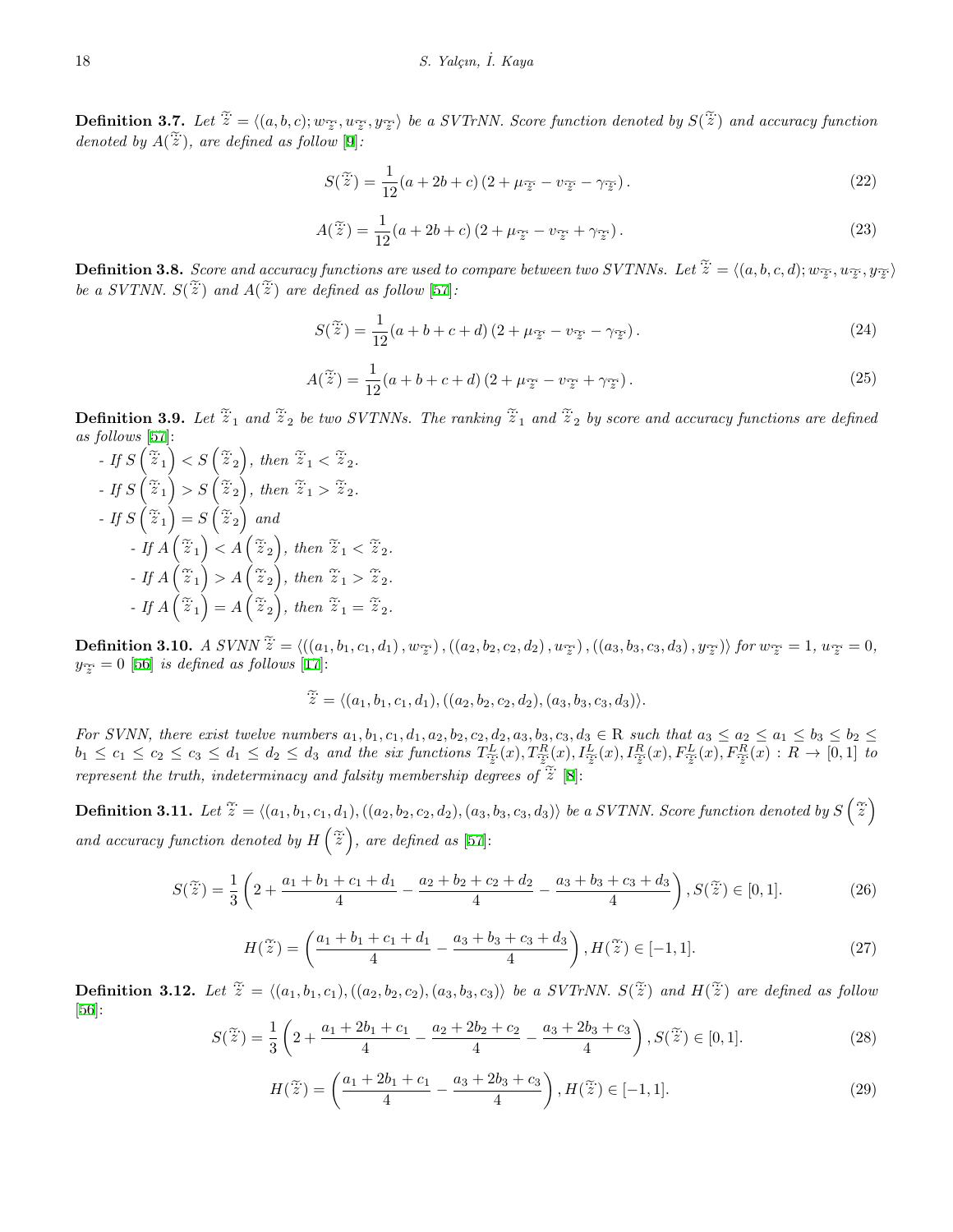Design and analysis of process capability indices cpm and cpmk by neutros<br> **Definition 3.13.** Let  $\widetilde{z}_1 = \langle (a_{11}, b_{11}, c_{11}, d_{11}), (a_{21}, b_{21}, c_{21}, d_{21}), (a_{31}, b_{31}, c_{31}, d_{31}) \rangle$  and *z* 19 *besign and analysis of process capability indices cpm and cpmk by neutrosopinc sets*<br> **Definition 3.13.** Let  $\widetilde{z}_1 = \langle (a_{11}, b_{11}, c_{11}, d_{11}), (a_{21}, b_{21}, c_{21}, d_{21}), (a_{31}, b_{31}, c_{31}, d_{31}) \rangle$  and<br>  $\widetilde{z}_2 = \langle (a_{12}, b_{$ Design and analysis of process capability indices cpm and cpmk by neutrosophic<br> **Definition 3.13.** Let  $\tilde{\ddot{z}}_1 = \langle (a_{11}, b_{11}, c_{11}, d_{11}), (a_{21}, b_{21}, c_{21}, d_{21}), (a_{31}, b_{31}, c_{31}, d_{31}) \rangle$  and<br>  $\tilde{\ddot{z}}_2 = \langle (a_{12}, b_{12}, c_{12},$ *tion and accuracy function are defined as follows* [\[17](#page-16-14)]: (**3.** Le<br>  $c_{12}$ ,  $d_1$ <br>  $cy$  fur<br>  $> S \left($  $\begin{array}{l} \n\tilde{z}_1 = \langle (a_{11}, b_{11}, c_{2}), (a_{22}, b_{22}, c_{22}, d_{2}) \n\end{array}$ <br> *ction are defined c*<br>  $\tilde{z}_2$ , then  $\tilde{z}_1 > \tilde{z}$ on 3.13. Let  $z_1$  $\overline{a}$ 

n and accuracy function are defined as follow  
\n- If 
$$
S(\tilde{z}_1) > S(\tilde{z}_2)
$$
, then  $\tilde{z}_1 > \tilde{z}_2$ .  
\n- If  $S(\tilde{z}_1) = S(\tilde{z}_2)$  and  
\n- If  $H(\tilde{z}_1) > H(\tilde{z}_2)$ , then  $\tilde{z}_1 > \tilde{z}_2$ .  
\n- If  $H(\tilde{z}_1) > H(\tilde{z}_2)$ , then  $\tilde{z}_1 > \tilde{z}_2$ .  
\n- If  $H(\tilde{z}_1) = H(\tilde{z}_2)$ , then  $\tilde{z}_1 = \tilde{z}_2$ .

NSs have been used in many studies because of their advantages for modelling of uncertainty. Sun et al. [[50](#page-17-12)] developed Choquet integral operator that based on NNs to handle multi criteria decision making (MCDM) problem. They solved third party logistics provider selection problem via developed methodology. Wang et al. [[52\]](#page-17-13) extended TODIM with NSs and presented a safety assessment methodology for a construction project. Kumar et al. [\[36](#page-17-14)] introduced the neutrosophic shortest path problem. Yang and Pang [[55\]](#page-17-15) proposed the multi valued neutrosophic based DEMATEL integrated TOPSIS methodology to solve truck selection problem. Yang et al. [[54\]](#page-17-16) proposed neutrosophic preference relations based MCDM methodology to prioritize medical tourism destinations. Aydin et al. [[7](#page-15-7)] extended analytic hierarchy process (AHP) with NSs and evaluate criteria for safe cities. Otay and Kahraman [[39\]](#page-17-17) presented NSs based analytic network process (ANP) to solve supplier selection problem. Aslam [[3\]](#page-15-8) developed an acceptance sampling plan considering the NNs. Kumar et al. [\[37](#page-17-18)] focused on multi objective shortest path problem in the neutrosophic environment. Subasri and Selvakumari [[49\]](#page-17-19) handled neutrosophic travelling salesman problem with trapezoidal numbers. Ayber and Erginel [[6\]](#page-15-9) developed neutrosophic failure mode and effects analysis (FMEA) to use as a risk management tool. Sastri et al. [[46\]](#page-17-20) dealt with robot design and functions using NNs. Chakraborty et al. [[13](#page-15-10)] applied de-neutrosophication method to the crash model in networking field and job-sequencing problem. Chakraborty et al. [[12\]](#page-15-11) introduced the de-neutrosophication method for triangular NNs and then applied it to project evaluation review technique and route selection problem. Radwan et al. [[44\]](#page-17-5) presented a neutrosophic expert system for learning management systems evaluation. Broumi et al. [[10\]](#page-15-4) compared the shortest path problem with various existing algorithms and concluded the best algorithm for certain environment. Kumar Das and Chakraborty [[16\]](#page-16-15) developed the pentagonal neutrosophic approach to solve linear programming problem. Ahmad and Adhami [[1\]](#page-15-12) formulated a multi objective nonlinear transportation problem based on neutrosophic environment. Rizk-Allah et al. [[45\]](#page-17-21) developed a neutrosophic mathematical model for multi objective transportation problem. Ahmad et al. [[2](#page-15-13)] focused on manufacturing system under the neutrosophic hesitant fuzzy environment. Pramanik and Dey [[43\]](#page-17-22) presented a goal programming methodology to solve bi level linear programming problem for neutrosophic environments. In this paper, traditional PCIs have ebeen analyzed and re-structured based on NSs. analyzed and re-structured based on NSs. For this aim, two of the well-known PCIs named  $C_{pm}$  and  $C_{pmk}$  have been re-formulated by using SVN-Numbers. Finally, the neutrosophic process capability indices (NPCIs) are obtained. As a result, the neutrosophic  $C_{pm}$  ( $\tilde{C}_{pm}$ ) and neutrosophic  $C_{pmk}$  $(\widehat{C}_{pmk})$  indices have been obtained.

#### **4 Process capability indices based on neutrosophic sets**

It is clear that traditional PCA methods are unavailable when the process includes uncertainty. We also know that real case modelling problem includes many uncertainties. Because of the subjective style of thinking of quality engineer who plays a role in determining the SLs of a product or due to measurement errors caused by measuring system or inspector factor during quality control of parts that coming out of each process in production; the analysis and the monitoring of the process cannot be done effectively. Type-1 fuzzy sets cannot provide sufficient information about the process, in incomplete, inconsistent and imprecise information. In order to eliminate this situation, when the SLs are defined with NSs which are closest to human thinking and are more successful in modeling uncertainty according to other sets, they enable us to make more realistic information and more accurate decisions about the process of the product. By the way, they have an ability to clearer reflect for inspector hesitancy on PCA as a result of three parts structure. Since the quality engineer considers the truth as well as the indeterminacy and falsity degrees when defining the SLs, the uncertainty in defining the SLs is minimized and the efficiency of the PCA has been increased. Thus, the obtained results of PCIs will be more correct and usable. In this paper, design and analysis of PCIs based on NSs have been detailed. For this aim, we analyze the effect on process capability by categorizing SVN-Numbers that can be written in different forms in this section. In this way, it is aimed to give a different perspective to the PCA. Previously, the researcher handles maximum the degrees of truth, indeterminacy and falsity functions. But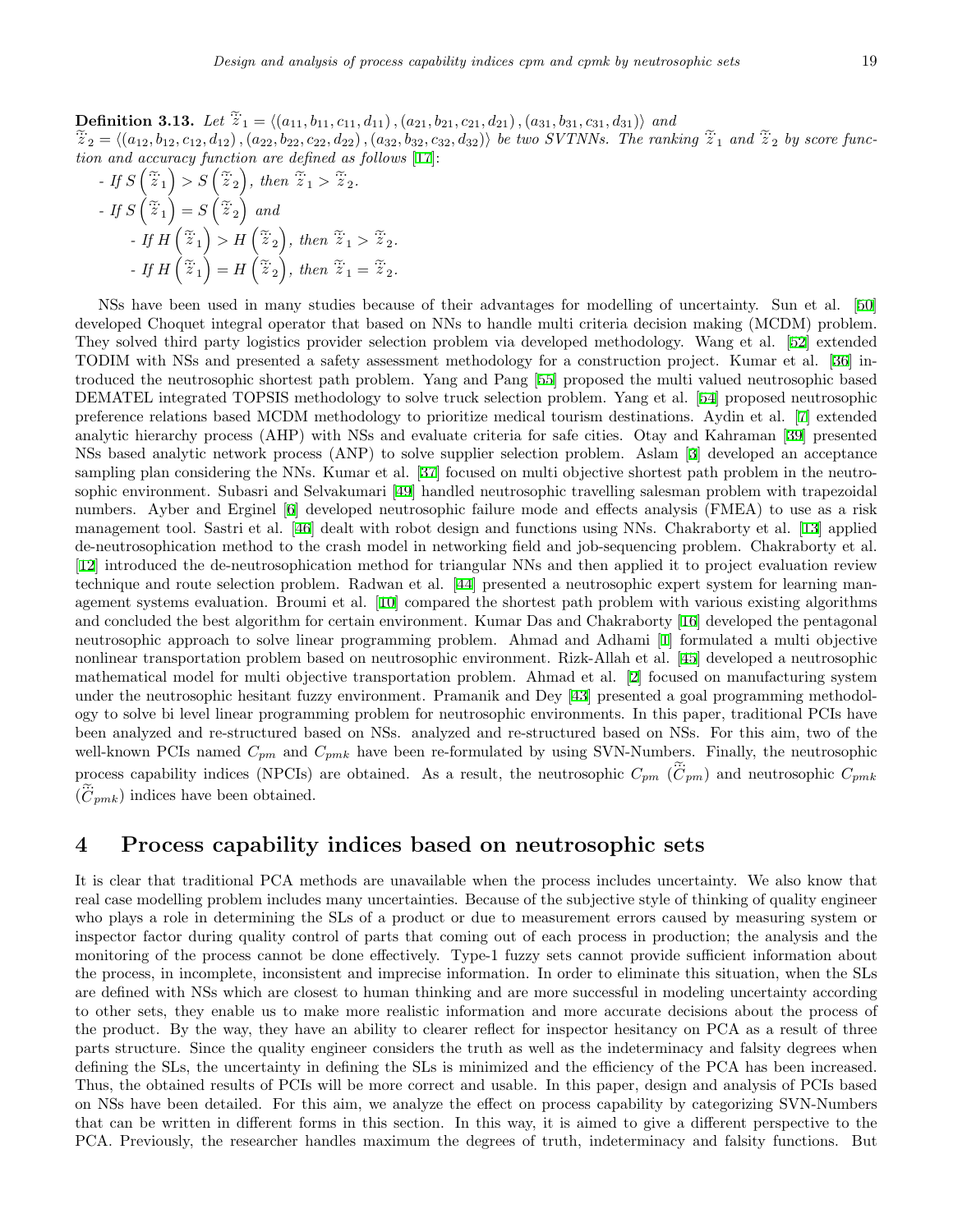the degrees of these MFs can be defined less than one. NNs are also used to provide these definitions. SVTNN is represented by four components as  $(a, b, c \text{ and } d)$  and degree of three membership functions. But, the authors define sixteen different components  $(a_1, b_1, c_1, d_1; a_2, b_2, c_2, d_2; a_3, b_3, c_3, d_3)$  [\[13](#page-15-10)]. According to this, analysis is performed in the degrees of these MFs can be defined less than one. NNs are also used to provide these definitions. SVTNN is<br>represented by four components as  $(a, b, c$  and  $d$ ) and degree of three membership functions. But, the authors the degrees of these MFs can be defined less than one. NNs are also used to provide these definitions. SVTNN is<br>represented by four components as  $(a, b, c$  and d) and degree of three membership functions. But, the authors d on process capability is analyzed. This case considers in the asymmetric view of three different MFs individually. Let  $a_1 = a_2 = a_3 = a$ ;  $b_1 = b_2 = b_3 = b$ ;  $c_1 = c_2 = c_3 = c$ ;  $d_1 = d_2 = d_3 = d$  and take the maximum value of truth, indeterminacy and falsity MF as generalized value  $w_{\widetilde{z}}$ ,  $w_{\widetilde{z}}$ ,  $y_{\widetilde{z}}$  rather than 1, respectively then the SVTNN in Definition [3.3](#page-3-0) comes [\[13](#page-15-10)]. Finally, the neutrosophic  $C_{pm}$  ( $\tilde{C}_{pm}$ ) and neutrosophic  $C_{pmk}$  ( $\tilde{C}_{pmk}$ ) indices have been obtained based on the following sub-sections:

#### **4.1 Category 1: The case that specifications limits are defined as single-valued neutrosophic numbers**

In this subsection, we consider the case that the degrees of truth, indeterminacy and falsity for NSs are not independent. The indeterminacy-membership function that involved in the definition of NSs is very important in expressing uncer-<br>The indeterminacy-membership function that involved in the definition of NSs is very important in expressi tainty. For this reason, SLs are defined as NNs. We firstly consider that the SLs are defined by using SVTrNNs. Now **Example-valued triangular neutrosophic SLs are defined as follow:**  $\overrightarrow{LSL} = \langle (lsl_1, lsl_2, lsl_3); w_{\overrightarrow{LSL}}^T, u_{\overrightarrow{LSL}}^T, u_{\overrightarrow{LSL}}^T \rangle$ The indeterminacy-membership function that involved in the definition of NSs is very important in expressing uncertainty. For this reason, SLs are defined as NNs. We firstly consider that the SLs are defined by using SVTr wed in the definition of NSs is very important in expressing ure firstly consider that the SLs are defined by using SVTrNNs.<br>are defined as follow:  $\widetilde{LSL} = \langle (lsl_1, lsl_2, lsl_3); \widetilde{w_{LSL}}, u_{LSL}, y_{LSL} \rangle$ .<br>The membership funct SVTrNN are obtained as shown in Figure [1](#page-7-0) .



<span id="page-7-0"></span>Figure 1: (a) The MFs of  $\widetilde{LSL}$  by using SVTrNN (b) The MFs of  $\widetilde{USL}$  by using SVTrNN

Now assume that single-valued trapezoidal neutrosophic SLs are defined as follow: Figure 1: (a) The MFs of  $\widetilde{LSL}$  by using SVTrNN (b) The MFs of  $\widetilde{USL}$  by using SVTrNN<br>Now assume that single-valued trapezoidal neutrosophic SLs are defined as follow:<br> $\widetilde{LSL} = \left\langle (lsl_1, lsl_2, lsl_3, lsl_4); w \underset{\widetilde{L$ ...  $S\ddot{L}s$  as SVTNN are obtained as shown in Figure [2](#page-7-1).



<span id="page-7-1"></span>Figure 2: (a) The MFs of  $\widetilde{LSL}$  by using SVTNN (b) The MFs of  $\widetilde{USL}$  by using SVTNN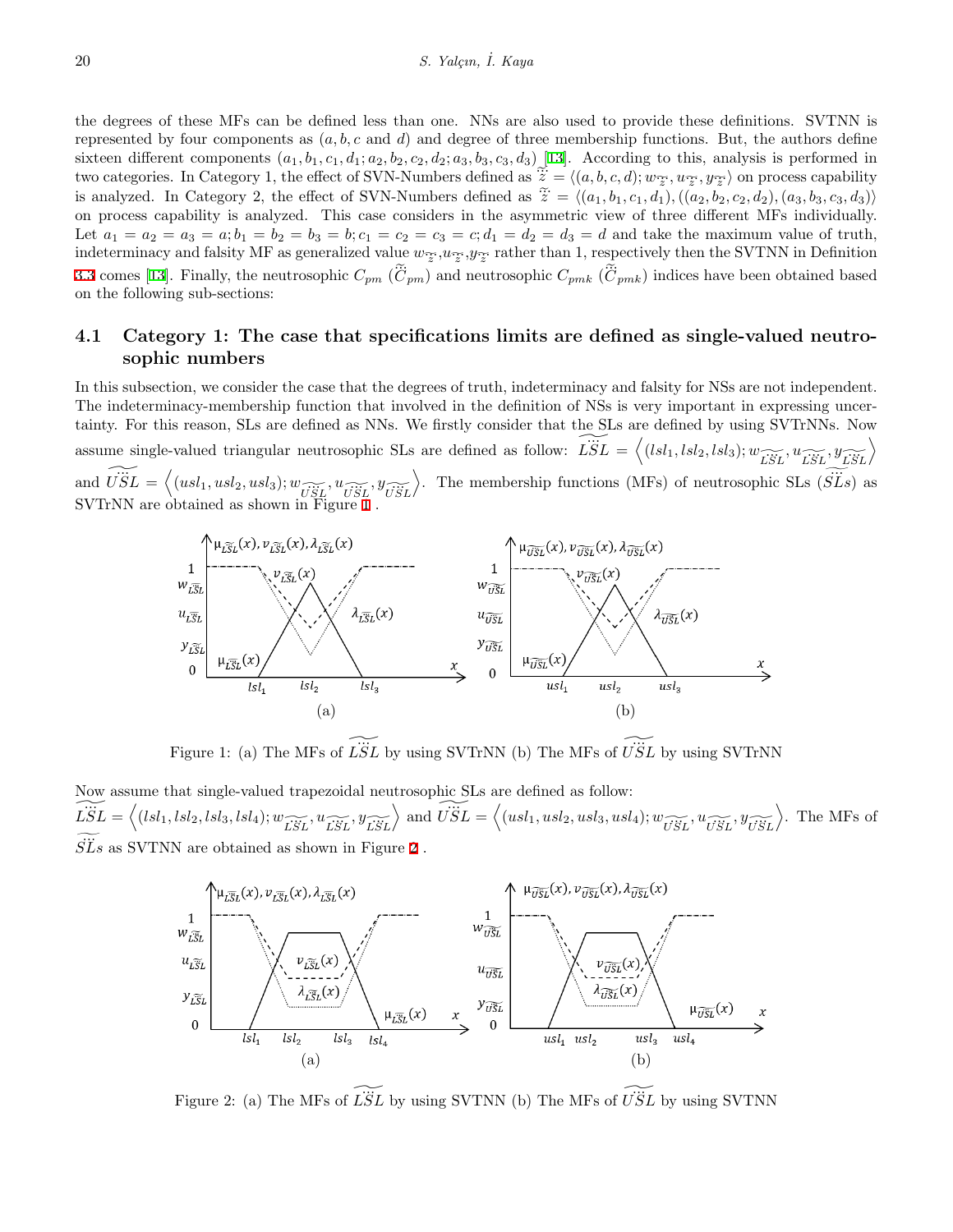# $D_{\ell}$ <br>**4.1.1** The index  $\tilde{\vec{C}}$ *Cpm*

**4.1.1** The index  $\tilde{C}_{pm}$ <br>The general definition of the index  $\tilde{C}_{pm}$  is as shown in Eq. [\(30](#page-8-0)) :

<span id="page-8-0"></span>
$$
\widetilde{C}_{pm} = \frac{\widetilde{U\ddot{S}L} \ominus \widetilde{L\ddot{S}L}}{6\sqrt{\sigma^2 + (\mu - T)^2}}.
$$
\n(30)

 $\widetilde{\ddot{C}}_{pm}=\frac{\widehat{U_{S}^{2}}}{6\sqrt{\sigma}}$  The index  $\widetilde{\ddot{C}}_{pm}$  is calculated by using SVTrNNs as follows: en de la componenta de la componenta de la componenta de la componenta de la componenta de la componenta de la

$$
C_{pm} = \frac{C_{pm}}{6\sqrt{\sigma^2 + (\mu - T)^2}}.
$$
\nis calculated by using SVTrNNs as follows:

\n
$$
\widetilde{C}_{pm} = \frac{\left\langle (usl_1, usl_2, usl_3); w_{\widetilde{USL}}^{\widetilde{\otimes}} u_{\widetilde{USL}}^{\widetilde{\otimes}} u_{\widetilde{USL}}^{\widetilde{\otimes}} v_{\widetilde{USL}}^{\widetilde{\otimes}} \right\rangle \ominus \left\langle (sl_1, lsl_2, lsl_3); w_{\widetilde{LSL}}^{\widetilde{\otimes}} u_{\widetilde{LSL}}^{\widetilde{\otimes}} v_{\widetilde{LSL}}^{\widetilde{\otimes}} v_{\widetilde{LSL}}^{\widetilde{\otimes}} v_{\widetilde{LSL}}^{\widetilde{\otimes}} v_{\widetilde{LSL}}^{\widetilde{\otimes}} \right\rangle}{6\sqrt{\sigma^2 + (\mu - T)^2}}.
$$
\n(31)

\n
$$
\frac{usl_1 - lsl_3}{\sqrt{\sigma^2 + (\mu - T)^2}}, \frac{usl_2 - lsl_2}{6\sqrt{\sigma^2 + (\mu - T)^2}}, \frac{usl_3 - lsl_1}{6\sqrt{\sigma^2 + (\mu - T)^2}} \right); w_{\widetilde{USL}} \wedge w_{\widetilde{LSL}}^{\widetilde{\otimes}} u_{\widetilde{USL}}^{\widetilde{\otimes}} v_{\widetilde{USL}}^{\widetilde{\otimes}} v_{\widetilde{USL}}^{\widetilde{\otimes}} v_{\widetilde{LSL}}^{\widetilde{\otimes}} v_{\widetilde{LSL}}^{\widetilde{\otimes}} v_{\widetilde{LSL}}^{\widetilde{\otimes}} v_{\widetilde{LSL}}^{\widetilde{\otimes}} v_{\widetilde{LSL}}^{\widetilde{\otimes}} v_{\widetilde{LSL}}^{\widetilde{\otimes}} v_{\widetilde{LSL}}^{\widetilde{\otimes}} v_{\widetilde{LSL}}^{\widetilde{\otimes}} v_{\widetilde{LSL}}^{\widetilde{\otimes}} v_{\widetilde{LSL}}^{\widetilde{\otimes}} v_{\widetilde{LSL}}^{\widetilde{\otimes}} v_{\widetilde{LSL}}^{\widetilde{\otimes}} v_{\widetilde{LSL}}^{\widetilde{\otimes
$$

$$
\widetilde{C}_{pm} = \left\langle \left( \frac{usl_1 - lsl_3}{6\sqrt{\sigma^2 + (\mu - T)^2}}, \frac{usl_2 - lsl_2}{6\sqrt{\sigma^2 + (\mu - T)^2}}, \frac{usl_3 - lsl_1}{6\sqrt{\sigma^2 + (\mu - T)^2}} \right) ; w_{\widetilde{USL}} \wedge w_{\widetilde{LSL}} \wedge w_{\widetilde{LSL}} \vee u_{\widetilde{LSL}} \vee u_{\widetilde{USL}} \vee y_{\widetilde{LSL}} \right\rangle \right\}
$$
\nThen the MFs of the index  $\widetilde{C}_{pm}$  is shown in Figure 3. (32)



<span id="page-8-1"></span> $\tilde{\ddot{C}}_{pm}$  by using SVTNN Figure 3: (a)<br>The index  $\tilde{\tilde{C}}$  $\tilde{\vec{C}}_{pm}$  is calculated by using SVTNNs as follows: en<br>Geboortes en die Soos van die Soos van die Soos van die Soos van die Soos van die Soos van die Soos van die S The MFs of the index  $\tilde{C}_{pm}$  by using SVTrNN (b) The MFs of the index  $\tilde{C}_{pm}$  by using<br>is calculated by using SVTNNs as follows:<br> $\left\langle (usl_1, usl_2, usl_3, usl_4); w_{\widetilde{USL}}^T, u_{\widetilde{USL}}^T, y_{\widetilde{USL}}^T \right\rangle \ominus \left\langle (lsl_1, lsl_2,$ 

$$
\widetilde{C}_{pm} = \frac{\left\langle (usl_1, usl_2, usl_3, usl_4); w_{\widetilde{USL}}^{\mathop{\sim}} , u_{\widetilde{USL}}^{\mathop{\sim}} , y_{\widetilde{USL}}^{\mathop{\sim}} \right\rangle \ominus \left\langle (lsl_1, lsl_2, lsl_3, lsl_4); w_{\widetilde{LSL}}^{\mathop{\sim}} , u_{\widetilde{LSL}}^{\mathop{\sim}} , y_{\widetilde{LSL}}^{\mathop{\sim}} \right\rangle}{6\sqrt{\sigma^2 + (\mu - T)^2}}.
$$
\n(33)

$$
\widetilde{C}_{pm} = \left\langle \begin{pmatrix} \frac{usl_1 - lsl_4}{6\sqrt{\sigma^2 + (\mu - T)^2}}, \frac{usl_2 - lsl_3}{6\sqrt{\sigma^2 + (\mu - T)^2}}, \frac{usl_3 - lsl_2}{6\sqrt{\sigma^2 + (\mu - T)^2}}, \frac{usl_4 - lsl_1}{6\sqrt{\sigma^2 + (\mu - T)^2}} \end{pmatrix} \right\rangle.
$$
\n
$$
\text{Then the MFs of the index } \widetilde{C}_{pm} \text{ is shown in Figure 3.}
$$
\n
$$
(34)
$$

## **4.1.2** The index  $\tilde{C}$ ... *Cpmk*

Then the MFs of the index  $C_{pm}$  is shown in Figure 3.<br> **4.1.2** The index  $\tilde{C}_{pmk}$ <br>
The general definition of the index  $\tilde{C}_{pmk}$  can be obtained as detailed below:  $\frac{1}{2}$ 

n be obtained as detailed below:  
\n
$$
\widetilde{C}_{pmk} = \min \left\{ \widetilde{C}_{pmku}, \widetilde{C}_{pmkl} \right\}.
$$
\n(35)

$$
\widetilde{C}_{pmk} = \min\left\{\frac{\widetilde{USL} \ominus \mu}{3\sqrt{\sigma^2 + (\mu - T)^2}}, \frac{\mu \ominus \widetilde{LSL}}{3\sqrt{\sigma^2 + (\mu - T)^2}}\right\}.
$$
\n(36)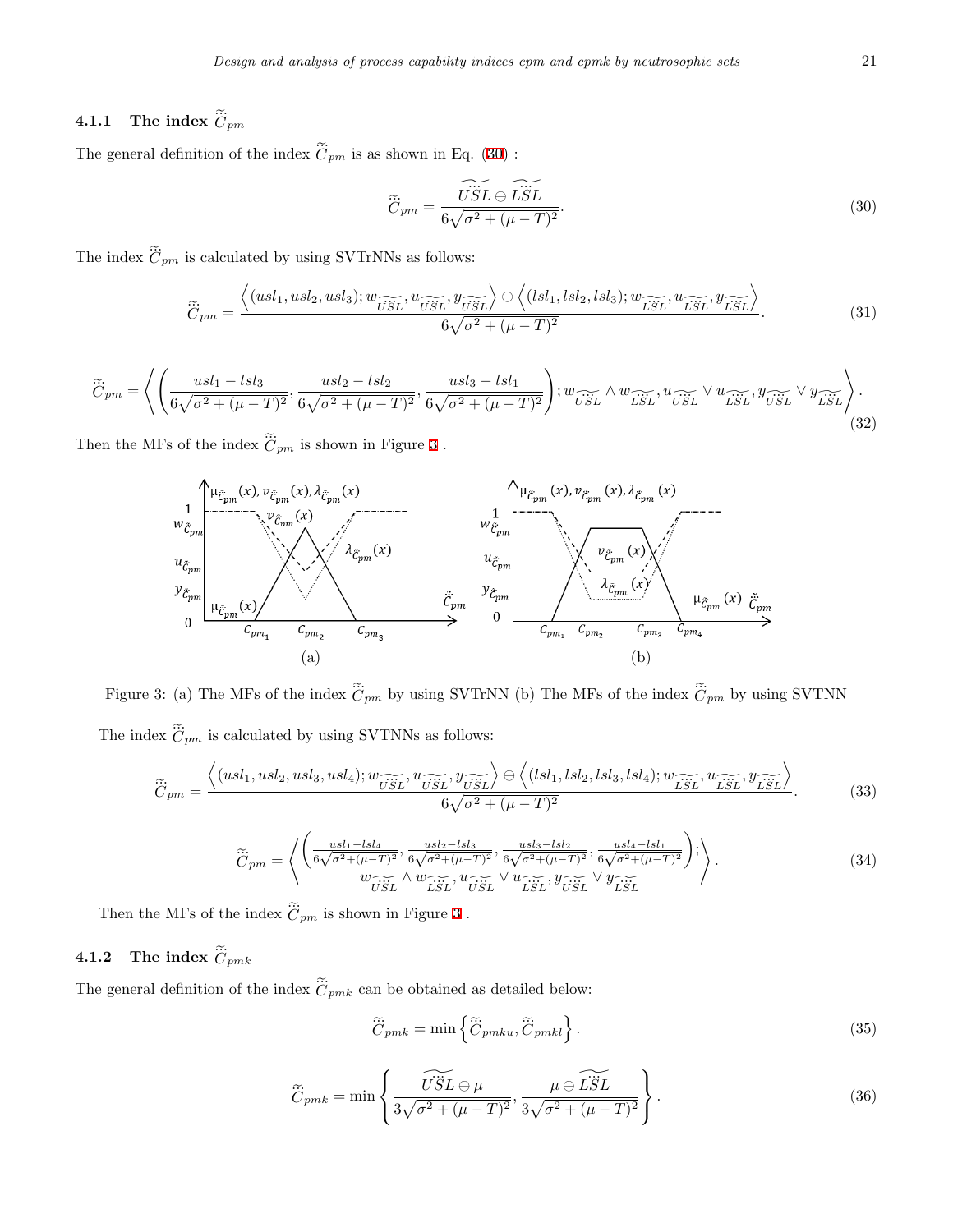22 S. Yalçın,<br>The index  $\tilde{C}_{pmk}$  is calculated by using SVTrNNs as follows:

$$
\tilde{C}_{pmk} \text{ is calculated by using SVTrNNs as follows:}
$$
\n
$$
\tilde{C}_{pmk} = \min \left\{ \frac{\left\langle (usl_1, usl_2, usl_3); w_{\overrightarrow{USL}}, u_{\overrightarrow{USL}}, u_{\overrightarrow{USL}} \right\rangle \ominus \mu}{3\sqrt{\sigma^2 + (\mu - T)^2}}, \frac{\mu \ominus \left\langle (lsl_1, lsl_2, lsl_3); w_{\overrightarrow{LSL}}, u_{\overrightarrow{USL}}, u_{\overrightarrow{LSL}} \right\rangle}{3\sqrt{\sigma^2 + (\mu - T)^2}} \right\}.
$$
\n
$$
\tilde{C}_{pmk} = \min \left\{ \frac{\left\langle (usl_1, usl_2, usl_3); w_{\overrightarrow{USL}}, u_{\overrightarrow{USL}}, u_{\overrightarrow{USL}}, u_{\overrightarrow{USL}}, u_{\overrightarrow{USL}}, u_{\overrightarrow{USL}} \right\rangle}{3\sqrt{\sigma^2 + (\mu - T)^2}} \right\}.
$$
\n
$$
\tilde{C}_{pmk} = \min \left\{ \frac{\left\langle (usl_1, usl_2, usl_3); w_{\overrightarrow{USL}}, u_{\overrightarrow{USL}}, u_{\overrightarrow{USL}}, u_{\overrightarrow{USL}}, u_{\overrightarrow{USL}}, u_{\overrightarrow{USL}} \right\rangle \right\}.
$$
\n(37)

$$
C_{pmk} = \min \left\{ \frac{3\sqrt{\sigma^2 + (\mu - T)^2}}{3\sqrt{\sigma^2 + (\mu - T)^2}}, \frac{3\sqrt{\sigma^2 + (\mu - T)^2}}{3\sqrt{\sigma^2 + (\mu - T)^2}} \right\}.
$$
\n
$$
\widetilde{C}_{pmk} = \min \left\{ \left\langle \left( \frac{usl_1 - \mu}{3\sqrt{\sigma^2 + (\mu - T)^2}}, \frac{usl_2 - \mu}{3\sqrt{\sigma^2 + (\mu - T)^2}}, \frac{usl_3 - \mu}{3\sqrt{\sigma^2 + (\mu - T)^2}} \right), w_{\widetilde{USL}}^T, u_{\widetilde{USL}}^T, y_{\widetilde{USL}}^T \right\rangle \right\}.
$$
\n
$$
\text{These one-sided capability indices are calculated by using Eq. (2). Additionally, the indices } \widetilde{C}_{pmk1} \text{ and } \widetilde{C}_{pmku} \text{ named}
$$

 $\tilde{\ddot{C}}_{pmku}$  named as one-sided capability indices can be also obtained by using  $\text{SVTrNNs}$  as follows:

$$
\left(\left\{\frac{\mu - \text{ess}_{2}}{3\sqrt{\sigma^{2} + (\mu - T)^{2}}}, \frac{\mu - \text{ess}_{2}}{3\sqrt{\sigma^{2} + (\mu - T)^{2}}}\right\}; w\widetilde{\text{ess}}, w\widetilde{\text{ess}}, w\widetilde{\text{ess}}, w\widetilde{\text{ess}}, w\widetilde{\text{ess}}\right)\right)
$$
\nled eq. (2). Additionally, the indices  $\widetilde{C}_{pmkl}$  and  $\widetilde{C}_{pmkl}$  named  
\ncapability indices can be also obtained by using SVTrNNs as follows:  
\n
$$
\widetilde{C}_{pmkl} = \left\langle \left(\frac{\mu - \text{lsl}_{3}}{3\sqrt{\sigma^{2} + (\mu - T)^{2}}}, \frac{\mu - \text{lsl}_{2}}{3\sqrt{\sigma^{2} + (\mu - T)^{2}}}, \frac{\mu - \text{lsl}_{1}}{3\sqrt{\sigma^{2} + (\mu - T)^{2}}}\right); w\widetilde{\text{ess}}, w\widetilde{\text{ess}}, w\widetilde{\text{ess}}, w\widetilde{\text{ess}}\right\rangle. \tag{39}
$$
\n
$$
\widetilde{C}_{pmku} = \left\langle \left(\frac{usl_{1} - \mu}{3\sqrt{\sigma^{2} + (\mu - T)^{2}}}, \frac{usl_{2} - \mu}{3\sqrt{\sigma^{2} + (\mu - T)^{2}}}, \frac{usl_{3} - \mu}{3\sqrt{\sigma^{2} + (\mu - T)^{2}}}\right); w\widetilde{\text{ess}}, w\widetilde{\text{ess}}, w\widetilde{\text{ess}}, w\widetilde{\text{ess}}\right\rangle. \tag{40}
$$

$$
\widetilde{C}_{pmku} = \left\langle \left( \frac{usl_1 - \mu}{3\sqrt{\sigma^2 + (\mu - T)^2}}, \frac{usl_2 - \mu}{3\sqrt{\sigma^2 + (\mu - T)^2}}, \frac{usl_3 - \mu}{3\sqrt{\sigma^2 + (\mu - T)^2}} \right); w_{\widetilde{USL}}^T, u_{\widetilde{USL}}^T, y_{\widetilde{USL}} \right\rangle. \tag{40}
$$
  
Then the MFs of the index  $\widetilde{C}_{pmk}$  is shown in Figure 4.



<span id="page-9-0"></span> $\tilde{C}_{pmk}$  by using SVTNN (a)<br>Figure 4: (a) The MFs of the index  $\tilde{C}_{pmk}$  by using SVTrN<br>The index  $\tilde{C}_{pmk}$  is also derived by using SVTNNs as follows:  $a)$ The MFs of the index  $\tilde{C}_{pmk}$  by using SVTrNN (b) The MFs of the index  $\tilde{C}_{pmk}$  by using SVTN<br>is also derived by using SVTNNs as follows:<br> $\left\langle (usl_1,usl_2,usl_3,usl_4); w_{\widetilde{USL}}^T, u_{\widetilde{USL}}^T, y_{\widetilde{USL}}^T \right\rangle \ominus \mu \quad \mu$ *SVT*<br>follow<br> $\widetilde{v\ddot{s}L}$  $\Gamma$ 

<span id="page-9-1"></span>
$$
\widetilde{C}_{pmk} = \min \left\{ \frac{\left\langle (usl_1, usl_2, usl_3, usl_4); w_{\widetilde{USL}}, u_{\widetilde{USL}}, u_{\widetilde{USL}} \right\rangle \ominus \mu}{3\sqrt{\sigma^2 + (\mu - T)^2}}, \frac{\mu \ominus \left\langle (lsl_1, lsl_2, lsl_3, lsl_4); w_{\widetilde{LSL}}, u_{\widetilde{LSL}}, u_{\widetilde{LSL}} \right\rangle}{3\sqrt{\sigma^2 + (\mu - T)^2}} \right\}. \tag{41}
$$
\nThe Eq. (41) can be re-consider as follows:

\n
$$
\widetilde{\omega}_{\widetilde{C}_{m}} = \int \left\langle \left( \frac{usl_1 - \mu}{3\sqrt{\sigma^2 + (\mu - T)^2}}, \frac{usl_2 - \mu}{3\sqrt{\sigma^2 + (\mu - T)^2}}, \frac{usl_3 - \mu}{3\sqrt{\sigma^2 + (\mu - T)^2}}, \frac{usl_4 - \mu}{3\sqrt{\sigma^2 + (\mu - T)^2}} \right), w_{\widetilde{USL}}, u_{\widetilde{USL}}, u_{\widetilde{USL}} \right\rangle, \tag{42}
$$

The Eq. ([41\)](#page-9-1) can be re-consider as follows:

The Eq. (41) can be re-consider as follows:  
\n
$$
\widetilde{C}_{pmk} = \min \left\{ \left\langle \left( \frac{usl_1 - \mu}{3\sqrt{\sigma^2 + (\mu - T)^2}}, \frac{usl_2 - \mu}{3\sqrt{\sigma^2 + (\mu - T)^2}}, \frac{usl_3 - \mu}{3\sqrt{\sigma^2 + (\mu - T)^2}}, \frac{usl_4 - \mu}{3\sqrt{\sigma^2 + (\mu - T)^2}} \right), w_{\widetilde{USL}}^2, u_{\widetilde{USL}}^2, y_{\widetilde{USL}}^2 \right\rangle, \left\} \right\}.
$$
\n
$$
\left\langle \left( \frac{\mu - lsl_4}{3\sqrt{\sigma^2 + (\mu - T)^2}}, \frac{\mu - lsl_3}{3\sqrt{\sigma^2 + (\mu - T)^2}}, \frac{\mu - lsl_2}{3\sqrt{\sigma^2 + (\mu - T)^2}}, \frac{\mu - lsl_2}{3\sqrt{\sigma^2 + (\mu - T)^2}} \right), w_{\widetilde{LSL}}^2, u_{\widetilde{LSL}}^2, y_{\widetilde{LSL}}^2 \right\rangle \right\}.
$$
\n
$$
\left\{ \left( \frac{\mu - lsl_4}{3\sqrt{\sigma^2 + (\mu - T)^2}}, \frac{\mu - lsl_3}{3\sqrt{\sigma^2 + (\mu - T)^2}}, \frac{\mu - lsl_2}{3\sqrt{\sigma^2 + (\mu - T)^2}}, \frac{\mu - lsl_1}{3\sqrt{\sigma^2 + (\mu - T)^2}} \right), w_{\widetilde{LSL}}^2, u_{\widetilde{LSL}}^2, y_{\widetilde{LSL}}^2 \right\}.
$$
\n(43)

 $\tilde{C}_{pmku}$  can be obtained by using SVTNNs as follows:

$$
\widetilde{C}_{pmkl} = \left\langle \left( \frac{\mu - lsl_4}{3\sqrt{\sigma^2 + (\mu - T)^2}}, \frac{\mu - lsl_3}{3\sqrt{\sigma^2 + (\mu - T)^2}}, \frac{\mu - lsl_2}{3\sqrt{\sigma^2 + (\mu - T)^2}}, \frac{\mu - lsl_1}{3\sqrt{\sigma^2 + (\mu - T)^2}} \right), w_{\widetilde{LSL}}^{\widetilde{LSL}} u_{\widetilde{LSL}}^{\widetilde{LSL}} v_{\widetilde{LSL}}^{\widetilde{LSL}} \right\rangle. (43)
$$
\n
$$
\widetilde{C}_{pmku} = \left\langle \left( \frac{usl_1 - \mu}{3\sqrt{\sigma^2 + (\mu - T)^2}}, \frac{usl_2 - \mu}{3\sqrt{\sigma^2 + (\mu - T)^2}}, \frac{usl_3 - \mu}{3\sqrt{\sigma^2 + (\mu - T)^2}} \frac{usl_4 - \mu}{3\sqrt{\sigma^2 + (\mu - T)^2}} \right), w_{\widetilde{USL}}^{\widetilde{LSL}} v_{\widetilde{USL}}^{\widetilde{LSL}} v_{\widetilde{USL}}^{\widetilde{LSL}} \right\rangle. (44)
$$

$$
\widetilde{C}_{pmku} = \left\langle \left( \frac{usl_1 - \mu}{3\sqrt{\sigma^2 + (\mu - T)^2}}, \frac{usl_2 - \mu}{3\sqrt{\sigma^2 + (\mu - T)^2}}, \frac{usl_3 - \mu}{3\sqrt{\sigma^2 + (\mu - T)^2}} \frac{usl_4 - \mu}{3\sqrt{\sigma^2 + (\mu - T)^2}} \right), w_{\widetilde{USL}}, u_{\widetilde{USL}}, y_{\widetilde{USL}} \right\rangle. (44)
$$
\nThe minimum value for the  $\widetilde{C}_{pmk}$  index is calculated with the score and accuracy functions in Definition 3.7 and Definition 3.8. Based on STVNNs, the MFs of the index  $\widetilde{C}_{pmk}$  is shown in Figure 4.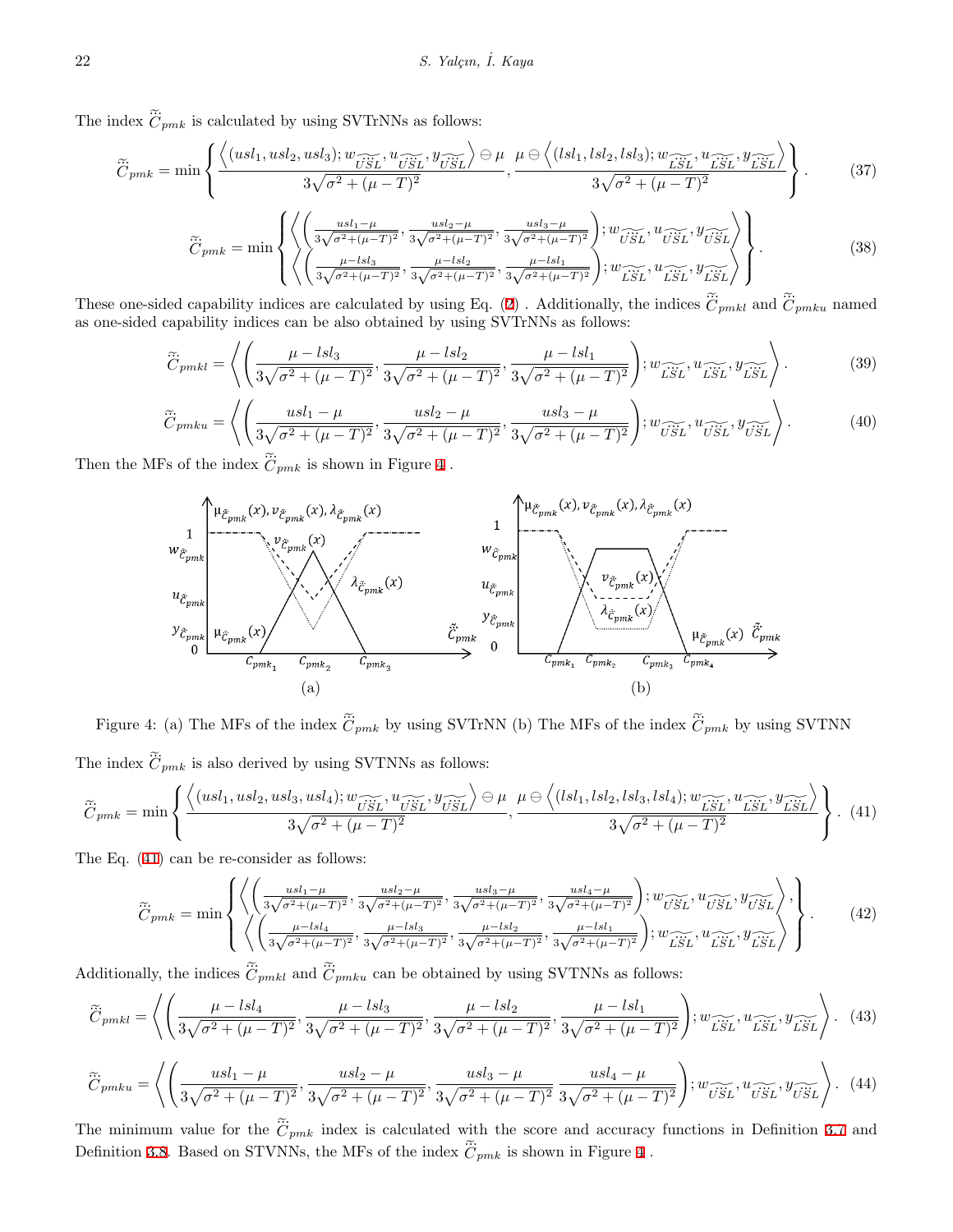#### **4.2 Category 2: The case that specifications limits are flexible structure of single-valued neutrosophic numbers**

In this subsection, we consider the case that degrees of truth, indeterminacy and falsity are independent. For this aim, a new case is related to a flexible structure that is obtained by using the SLs. Instead of expressed as Def-inition [3.4](#page-3-1), the expanding border values of truth, indeterminacy and falsity membership functions provides flexibility to SLs. The flexibility of the SLs makes them easier to apply for real case problems. Now assume that the SLs are defined in a flexible structure of SVTrNN as  $\widetilde{LSL} = \langle (lsl_1, lsl_2, lsl_3), (lsl'_1, lsl_2, lsl'_3), (lsl''_1, lsl_2, lsl''_3) \rangle$  and  $\widetilde{USL} = \left\langle (usl_1, usl_2, usl_3), (usl_1^{'}, usl_2, usl_3^{'}), (usl_1^{''}, usl_2, usl_3^{''}) \right\rangle$ hacy and falsity membership functions provides flexibil-<br>  $\phi$  apply for real case problems. Now assume that the<br>  $= \langle (lsl_1, lsl_2, lsl_3), (lsl'_1, lsl_2, lsl'_3), (lsl''_1, lsl_2, lsl''_3) \rangle$  and<br>  $\therefore$  The MFs of the neutrosophic  $\widetilde{SLS}$ tained in a flexible structure as shown in Figure [5](#page-10-0)



<span id="page-10-0"></span>Figure 5: (a) The MFs of  $\widetilde{LSL}$  by using SVTrNN for flexible structure (b) The MFs of  $\widetilde{USL}$  by using SVTrNN for flexible structure.

SLs are defined in a flexible structure of SVTNN as  $\widetilde{\vec{LSL}} = \left\langle (lsl_1,lsl_2,lsl_3,lsl_4), (lsl_1^{'},lsl_2,lsl_3,lsl_4^{'}), (lsl_1^{''},lsl_2,lsl_3,lsl_4^{''}) \right\rangle$ and  $\widetilde{USL} = \langle (usl_1, usl_2, usl_3, usl_4), (usl_1, usl_2, usl_3, usl_4'), (usl_1'', usl_2, usl_3, usl_4'') \rangle$ . The MFs of the neutrosophic  $\widetilde{SLS}$  $a'_1, lsl_2, lsl_3, lsl'_4), (lsl''_1, lsl_2, lsl_3, lsl''_4)$ . The MFs of the neutrosophic  $\widetilde{SLS}$ as SVTNN are obtained in a flexible structure as shown in Figure [6](#page-10-1) .



<span id="page-10-1"></span>Figure 6: (a) The MFs of  $\widetilde{LSL}$  by using SVTNN for flexible structure (b) The MFs of  $\widetilde{USL}$  by using SVTNN for flexible structure. Figure 6: (a) The MFs<br>structure.<br>**4.2.1** The index  $\tilde{C}$ 

#### $\mathbf{A}$  index  $C_{pm}$

**4.2.1** The index  $\tilde{C}_{pm}$ <br>The index  $\tilde{C}_{pm}$  for a flexible structure that is obtained by using the SLs which expressed by extending the limit values of the truth, indeterminacy and falsity membership functions can be obtained as follows:

$$
\widetilde{C}_{pm} = \frac{\left\langle (usl_1, usl_2, usl_3), (usl_1^{'}, usl_2, usl_3^{'}), (usl_1^{''}, usl_2, usl_3^{''}) \right\rangle \ominus \left\langle (lsl_1, lsl_2, lsl_3), (lsl_1^{'}, lsl_2, lsl_3^{'}), (lsl_1^{''}, lsl_2, lsl_3^{''}) \right\rangle}{6\sqrt{\sigma^2 + (\mu - T)^2}}.
$$
\n(45)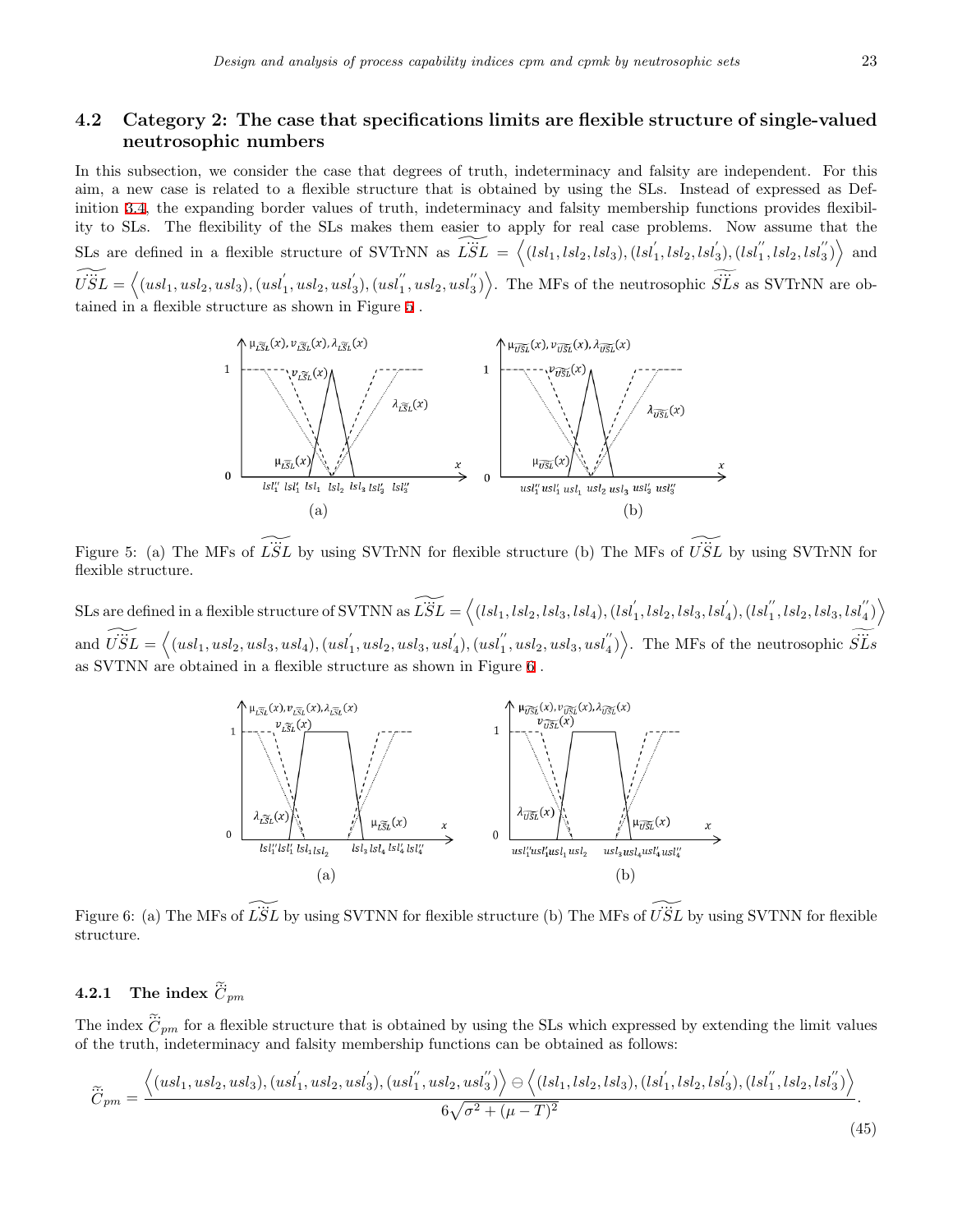$$
\tilde{C}_{pm} = \left\langle \begin{pmatrix} \frac{us_{1} - ls_{3}}{6\sqrt{\sigma^{2} + (\mu - T)^{2}}}, \frac{us_{2} - ls_{2}}{6\sqrt{\sigma^{2} + (\mu - T)^{2}}}, \frac{us_{3} - ls_{1}}{6\sqrt{\sigma^{2} + (\mu - T)^{2}}} \end{pmatrix}, \begin{pmatrix} \frac{us_{1}' - ls_{3}'}{6\sqrt{\sigma^{2} + (\mu - T)^{2}}}, \frac{us_{2} - ls_{2}}{6\sqrt{\sigma^{2} + (\mu - T)^{2}}}, \frac{us_{3}' - ls_{1}'}{6\sqrt{\sigma^{2} + (\mu - T)^{2}}} \end{pmatrix} \right\rangle. \tag{46}
$$
\n
$$
\left\langle \frac{us_{1}' - ls_{3}''}{6\sqrt{\sigma^{2} + (\mu - T)^{2}}}, \frac{us_{2} - ls_{2}}{6\sqrt{\sigma^{2} + (\mu - T)^{2}}}, \frac{us_{3}' - ls_{1}''}{6\sqrt{\sigma^{2} + (\mu - T)^{2}}} \right\rangle \right\}.
$$
\n
$$
\left\langle \frac{us_{1}' - ls_{3}''}{6\sqrt{\sigma^{2} + (\mu - T)^{2}}}, \frac{us_{2} - ls_{2}}{6\sqrt{\sigma^{2} + (\mu - T)^{2}}}, \frac{us_{3}' - ls_{1}''}{6\sqrt{\sigma^{2} + (\mu - T)^{2}}} \right\rangle \right\}.
$$



<span id="page-11-0"></span> $\tilde{C}_{pm}$  by using SVTNN for flexible structure Figure 7: (a) The MFs of the<br>using SVTNN for flexible struc<br>Based on SVTNN, the index  $\tilde{C}$ 

e index  $\tilde{C}_{pm}$  can be derivate as follows:

$$
\langle (usl_1, usl_2, usl_3, usl_4), (usl'_1, usl_2, usl_3, usl'_4), (usl''_1, usl_2, usl_3, usl''_4) \rangle \ominus \n\widetilde{C}_{pm} = \frac{\langle (lsl_1, lsl_2, lsl_3, lsl_4), (lsl'_1, lsl_2, lsl_3, lsl'_4), (lsl''_1, lsl_2, lsl_3, lsl'_4) \rangle}{6\sqrt{\sigma^2 + (\mu - T)^2}}.
$$
\n(47)

$$
\widetilde{C}_{pm} = \left\langle \begin{array}{c} \left(\frac{usl_1 - lsl_4}{6\sqrt{\sigma^2 + (\mu - T)^2}}, \frac{usl_2 - lsl_3}{6\sqrt{\sigma^2 + (\mu - T)^2}}, \frac{usl_3 - lsl_2}{6\sqrt{\sigma^2 + (\mu - T)^2}}, \frac{usl_4 - lsl_1}{6\sqrt{\sigma^2 + (\mu - T)^2}} \right), \\ \left(\frac{usl'_1 - lsl'_4}{6\sqrt{\sigma^2 + (\mu - T)^2}}, \frac{usl_2 - lsl_3}{6\sqrt{\sigma^2 + (\mu - T)^2}}, \frac{usl_3 - lsl_2}{6\sqrt{\sigma^2 + (\mu - T)^2}}, \frac{usl'_4 - lsl'_1}{6\sqrt{\sigma^2 + (\mu - T)^2}} \right), \\ \left(\frac{usl''_1 - lsl''_4}{6\sqrt{\sigma^2 + (\mu - T)^2}}, \frac{usl_2 - lsl_3}{6\sqrt{\sigma^2 + (\mu - T)^2}}, \frac{usl_3 - lsl_2}{6\sqrt{\sigma^2 + (\mu - T)^2}}, \frac{usl''_4 - lsl''_1}{6\sqrt{\sigma^2 + (\mu - T)^2}} \right) \end{array} \right\rangle. \tag{48}
$$
\nThen the MFs of the index  $\widetilde{C}_{pm}$  based on SVTNN in a flexible structure can be produced as shown in Figure 7.

Then the MFs of the i<br>**4.2.2** The index  $\tilde{C}$ 

#### ... 2 The index  $\dddot{C}_{pmk}$

Then the MFs of the index  $C_{pm}$  based on SVTNN in a flexible structure can be produced as shot<br> **4.2.2** The index  $\tilde{C}_{pmk}$ <br>
The index  $\tilde{C}_{pmk}$  based on SVTrNN for a flexible structure can be obtained as detailed in  $\kappa$  based on  $\beta$   $\epsilon$  members of a hence  $\beta$  and  $\beta$  of  $\alpha$ 

2 The index 
$$
\tilde{C}_{pmk}
$$
  
\n: index  $\tilde{C}_{pmk}$  based on SVTrNN for a flexible structure can be obtained as detailed in below:  
\n
$$
\tilde{C}_{pmk} = \min \left\{ \frac{\langle (usl_1, usl_2, usl_3), (usl'_1, usl_2, usl'_3), (usl''_1, usl_2, usl''_3) \rangle \Theta \mu}{3\sqrt{\sigma^2 + (\mu - T)^2}}, \frac{\mu \Theta((lsl_1, lsl_2, lsl_3), (lsl'_1, lsl_2, lsl'_3), (lsl''_1, lsl_2, lsl''_3))}{3\sqrt{\sigma^2 + (\mu - T)^2}} \right\}.
$$
\n(49)

$$
\tilde{C}_{pmk} = \min \left\{ \begin{pmatrix} \left( \frac{usl_1 - \mu}{3\sqrt{\sigma^2 + (\mu - T)^2}}, \frac{usl_2 - \mu}{3\sqrt{\sigma^2 + (\mu - T)^2}}, \frac{usl_3 - \mu}{3\sqrt{\sigma^2 + (\mu - T)^2}} \right) \left( \frac{usl_1' - \mu}{3\sqrt{\sigma^2 + (\mu - T)^2}}, \frac{usl_2 - \mu}{3\sqrt{\sigma^2 + (\mu - T)^2}}, \frac{usl_3' - \mu}{3\sqrt{\sigma^2 + (\mu - T)^2}} \right) \end{pmatrix} \right\}
$$
\n
$$
\tilde{C}_{pmk} = \min \left\{ \begin{pmatrix} \frac{\mu - ls_1}{3\sqrt{\sigma^2 + (\mu - T)^2}}, \frac{usl_2 - \mu}{3\sqrt{\sigma^2 + (\mu - T)^2}}, \frac{usl_3' - \mu}{3\sqrt{\sigma^2 + (\mu - T)^2}} \right) & \frac{usl_3' - \mu}{3\sqrt{\sigma^2 + (\mu - T)^2}} \end{pmatrix} \right\} \cdot \left\{ \frac{\mu - ls_1}{3\sqrt{\sigma^2 + (\mu - T)^2}}, \frac{\mu - ls_1'}{3\sqrt{\sigma^2 + (\mu - T)^2}}, \frac{\mu - ls_2'}{3\sqrt{\sigma^2 + (\mu - T)^2}}, \frac{\mu - ls_2'}{3\sqrt{\sigma^2 + (\mu - T)^2}}, \frac{\mu - ls_2'}{3\sqrt{\sigma^2 + (\mu - T)^2}} \right\} \cdot \left\{ \frac{\mu - ls_1'}{3\sqrt{\sigma^2 + (\mu - T)^2}}, \frac{\mu - ls_1'}{3\sqrt{\sigma^2 + (\mu - T)^2}} \right\} \cdot \left\{ \frac{\mu - ls_1'}{3\sqrt{\sigma^2 + (\mu - T)^2}}, \frac{\mu - ls_1'}{3\sqrt{\sigma^2 + (\mu - T)^2}} \right\} \right\} \cdot \left\{ \frac{\mu - ls_1'}{3\sqrt{\sigma^2 + (\mu - T)^2}}, \frac{\mu - ls_1'}{3\sqrt{\sigma^2 + (\mu - T)^2}} \right\} \cdot \left\{ \frac{\mu - ls_1'}{3\sqrt{\sigma^2 + (\mu - T)^2}} \right\} \cdot \left\{ \frac{\mu - ls_1'}{3\sqrt{\sigma^2 + (\mu - T)^2}}, \frac{\mu - ls_1'}{3\sqrt{\sigma^2 + (\mu - T)^2}} \
$$

Then the one-sided capability indices based on SVTrNN are defined as follows:

$$
\widetilde{C}_{pmkl} = \left\langle \left( \frac{\frac{\mu - lsl_3}{3\sqrt{\sigma^2 + (\mu - T)^2}}, \frac{\mu - lsl_2}{3\sqrt{\sigma^2 + (\mu - T)^2}}, \frac{\mu - lsl_1}{3\sqrt{\sigma^2 + (\mu - T)^2}} \right), \left( \frac{\mu - lsl_3'}{3\sqrt{\sigma^2 + (\mu - T)^2}}, \frac{\mu - lsl_2}{3\sqrt{\sigma^2 + (\mu - T)^2}}, \frac{\mu - lsl_2'}{3\sqrt{\sigma^2 + (\mu - T)^2}} \right) \right\rangle \tag{51}
$$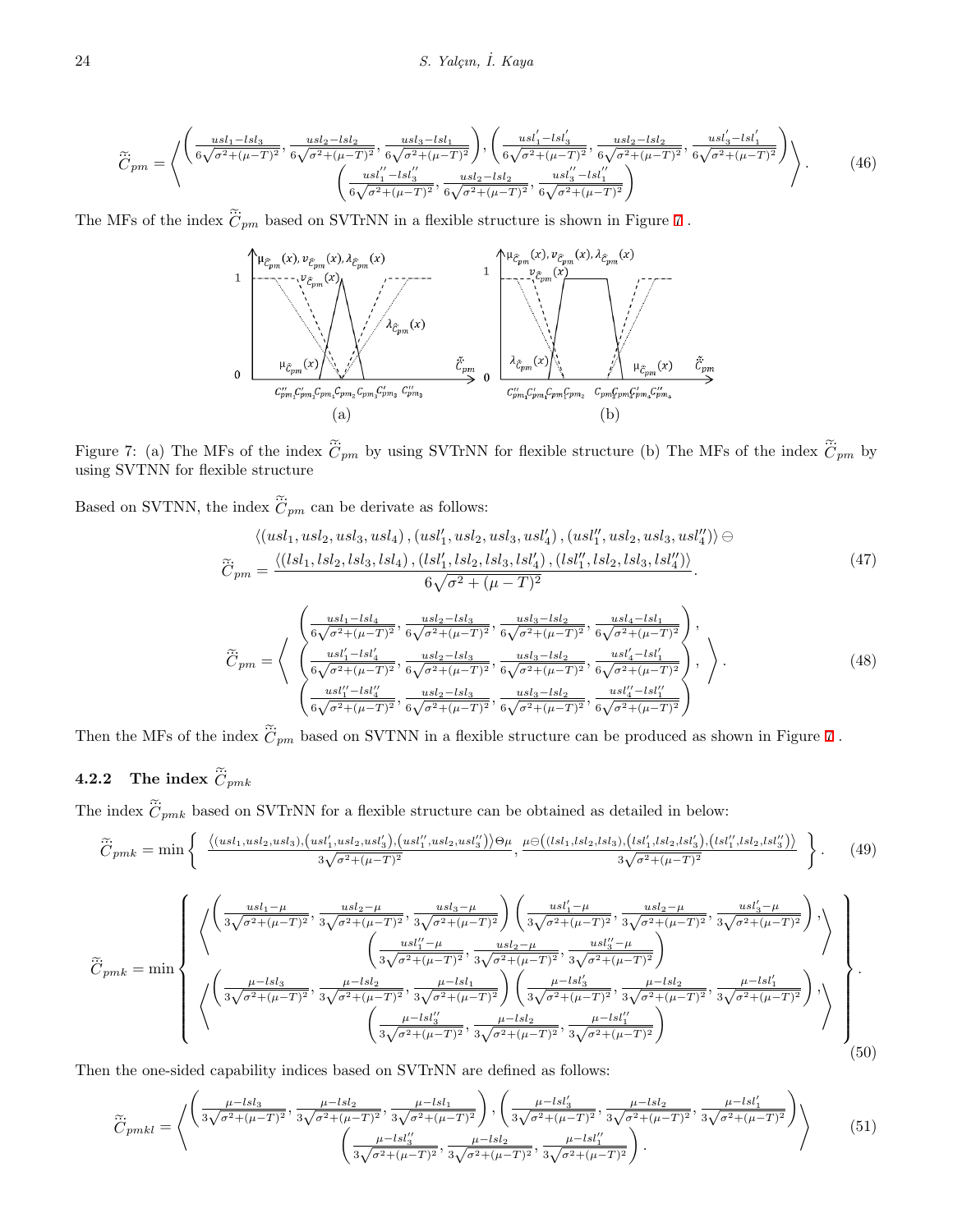$$
\widetilde{C}_{pmku} = \left\langle \left( \frac{usl_1 - \mu}{3\sqrt{\sigma^2 + (\mu - T)^2}}, \frac{usl_2 - \mu}{3\sqrt{\sigma^2 + (\mu - T)^2}}, \frac{usl_3 - \mu}{3\sqrt{\sigma^2 + (\mu - T)^2}} \right), \left( \frac{usl'_1 - \mu}{3\sqrt{\sigma^2 + (\mu - T)^2}}, \frac{usl_2 - \mu}{3\sqrt{\sigma^2 + (\mu - T)^2}}, \frac{usl'_3 - \mu}{3\sqrt{\sigma^2 + (\mu - T)^2}} \right) \right\rangle
$$
\n
$$
\left\langle \frac{usl''_1 - \mu}{3\sqrt{\sigma^2 + (\mu - T)^2}}, \frac{usl_2 - \mu}{3\sqrt{\sigma^2 + (\mu - T)^2}}, \frac{usl'_3 - \mu}{3\sqrt{\sigma^2 + (\mu - T)^2}} \right\rangle.
$$
\nThe MFs of the index  $\widetilde{C}_{pmk}$  based on SVTrNN for flexible structure is drawn in Figure 8.

\n(52)



<span id="page-12-0"></span>... *Cpmk* based on SVTNN for flexible structure Figure 8: (a) The MI<br>based on SVTNN for<br>Similarly, the index  $\tilde{C}$ 

 $\tilde{C}_{pmk}$  based on SVTNN for a flexible structure is derived as follows: e $\infty$ 

$$
\tilde{C}_{pmk} = \min \left\{ \begin{array}{c} \frac{\langle (usl_1, usl_2, usl_3, usl_4), (usl'_1, usl_2, usl_3, usl'_4), (usl''_1, usl_2, usl_3, usl'_4) \rangle \ominus \mu}{3\sqrt{\sigma^2 + (\mu - T)^2}}, \\ \frac{\mu \ominus \langle (lsl_1, lsl_2, lsl_3, lsl_4), (lsl'_1, lsl_2, lsl_3, lsl'_4), (lsl''_1, lsl_2, lsl_3, lsl'_4) \rangle}{3\sqrt{\sigma^2 + (\mu - T)^2}}, \frac{usl_3 - \mu}{3\sqrt{\sigma^2 + (\mu - T)^2}}, \frac{usl_4 - \mu}{3\sqrt{\sigma^2 + (\mu - T)^2}} \right\}, \\ \frac{\langle 53 \rangle}{\sqrt{\sigma^2 + (\mu - T)^2}}, \frac{usl_2 - \mu}{3\sqrt{\sigma^2 + (\mu - T)^2}}, \frac{usl_3 - \mu}{3\sqrt{\sigma^2 + (\mu - T)^2}}, \frac{usl_4 - \mu}{3\sqrt{\sigma^2 + (\mu - T)^2}} \right\}, \\ \frac{\langle 54 \rangle}{\sqrt{\sigma^2 + (\mu - T)^2}}, \frac{usl_2 - \mu}{3\sqrt{\sigma^2 + (\mu - T)^2}}, \frac{usl_3 - \mu}{3\sqrt{\sigma^2 + (\mu - T)^2}}, \frac{usl'_4 - \mu}{3\sqrt{\sigma^2 + (\mu - T)^2}} \right\}, \\ \frac{\langle 54 \rangle}{\langle 54 \rangle} \left\{ \begin{array}{c} \frac{\langle 1sl_1 - \mu}{\sqrt{\sigma^2 + (\mu - T)^2}}, \frac{usl_2 - \mu}{\sqrt{\sigma^2 + (\mu - T)^2}}, \frac{usl_3 - \mu}{3\sqrt{\sigma^2 + (\mu - T)^2}}, \frac{usl'_4 - \mu}{3\sqrt{\sigma^2 + (\mu - T)^2}} \right\} \\ \frac{\langle 54 \rangle}{3\sqrt{\sigma^2 + (\mu - T)^2}}, \frac{\langle 1sl_2 - \mu}{3\sqrt{\sigma^2 + (\mu - T)^2}}, \frac{\langle 1sl_2 - \mu}{3\sqrt{\sigma^2 + (\mu - T)^2}}, \frac{\langle 1sl_2 - \mu}{3\sqrt{\sigma^2 + (\mu - T)^2}} \right\} \end{array}, \tag{54}
$$
\n
$$
\left\{ \begin{array}{c} \frac
$$

pability indices named  $\tilde{C}_{pmkl}$  and  $\tilde{C}_{pmku}$  based on SVTNN are defined as follows:  $\dddot{\tilde{a}}$  and  $\dddot{\tilde{a}}$  begad on CVTNN are defined as

$$
\widetilde{C}_{pmkl} = \left\langle \begin{array}{l} \frac{\mu - lsl_4}{3\sqrt{\sigma^2 + (\mu - T)^2}}, \frac{\mu - lsl_3}{3\sqrt{\sigma^2 + (\mu - T)^2}}, \frac{\mu - lsl_2}{3\sqrt{\sigma^2 + (\mu - T)^2}}, \frac{\mu - lsl_1}{3\sqrt{\sigma^2 + (\mu - T)^2}} \end{array} \right\rangle, \\ \frac{\widetilde{C}_{pmkl}}{\sqrt{\sigma^2 + (\mu - T)^2}}, \frac{\mu - lsl_3}{3\sqrt{\sigma^2 + (\mu - T)^2}}, \frac{\mu - lsl_2}{3\sqrt{\sigma^2 + (\mu - T)^2}}, \frac{\mu - lsl_1'}{3\sqrt{\sigma^2 + (\mu - T)^2}} \right\rangle, \\ \frac{\mu - lsl_4''}{3\sqrt{\sigma^2 + (\mu - T)^2}}, \frac{\mu - lsl_3}{3\sqrt{\sigma^2 + (\mu - T)^2}}, \frac{\mu - lsl_2}{3\sqrt{\sigma^2 + (\mu - T)^2}}, \frac{\mu - lsl_2''}{3\sqrt{\sigma^2 + (\mu - T)^2}} \right\rangle \left\langle \begin{array}{l} (55) \\ \frac{\mu - lsl_4''}{3\sqrt{\sigma^2 + (\mu - T)^2}}, \frac{\mu lsl_3}{3\sqrt{\sigma^2 + (\mu - T)^2}}, \frac{\mu lsl_2}{3\sqrt{\sigma^2 + (\mu - T)^2}}, \frac{\mu lsl_2''}{3\sqrt{\sigma^2 + (\mu - T)^2}} \end{array} \right\rangle, \\ \widetilde{C}_{pmku} = \left\langle \begin{array}{l} \frac{usl_1 - \mu}{3\sqrt{\sigma^2 + (\mu - T)^2}}, \frac{usl_2 - \mu}{3\sqrt{\sigma^2 + (\mu - T)^2}}, \frac{usl_3 - \mu}{3\sqrt{\sigma^2 + (\mu - T)^2}}, \frac{usl_4' - \mu}{3\sqrt{\sigma^2 + (\mu - T)^2}} \end{array} \right\rangle, \\ \frac{usl_4' - \mu}{3\sqrt{\sigma^2 + (\mu - T)^2}}, \frac{usl_2 - \mu}{3\sqrt{\sigma^2 + (\mu - T)^2}}, \frac{usl_3 - \mu}{3\sqrt{\sigma^2 + (\mu - T)^2}}, \frac{usl_4'' - \mu}{3\sqrt{\sigma^2 + (\mu - T)^2}} \right\rangle \left\langle \begin{array}{l} (56) \\ \frac{usl_1'' - \mu}{3\sqrt{\sigma^2 + (\mu -
$$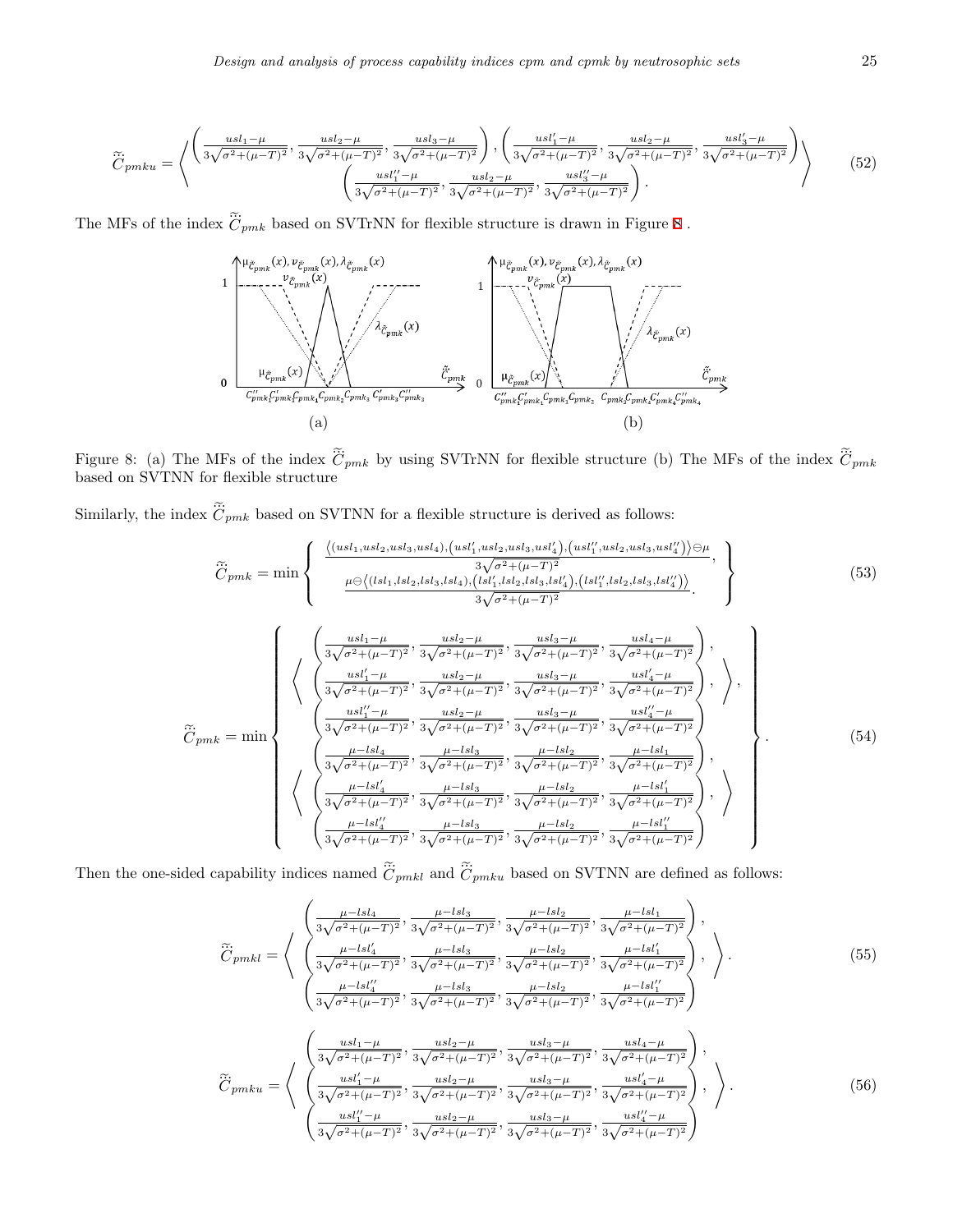26<br> *C*<sub>*pmk*</sub> index is calculated with the score and accuracy functions in Definition [3.11](#page-5-1) and The minimum value of the  $\tilde{C}_{pmk}$  index is calculated<br>Definition [3.12.](#page-5-2) Consequently, the MFs of the index  $\tilde{C}$  $\tilde{C}_{pmk}$  based on SVTNN for flexible structure is obtained as shown in Figure [8](#page-12-0) .

#### **5 An application for the proposed capability indices**

In this section, some real case application have been analyzed for the proposed methodologies. For this aim, a manufacturing company in Konyas Industrial Area that produces piston, liner, iston has been analyzed based on NSs [[20,](#page-16-16) [26,](#page-16-17) [27,](#page-16-18) [29,](#page-16-19) [33\]](#page-16-20). The piston production process has been analyzed and total length of piston diameters are handled in this study. The process has been analyzed to improve its capability. The defective and non-defective products produced in the company have been examined. As the PCA of a product requires a sensitive measurement, the SLs of its may not only define as crisp values. The quality department defines the SLs of the piston lengths by using NSs to improve the sensitivity and flexibility. The mean and variance values of ideal dimension values are estimated as 175.20 in this study. The process has been analyzed to improve its capability.<br>produced in the company have been examined. As the PCA of a product its may not only define as crisp values. The quality department defines the impro y. The definition of the SLs of the SLs of the definition of  $\tilde{C}_{pm}$  and  $\tilde{C}$  $\tilde{C}_{pmk}$  have been obtained based on real case as detailed below.

#### **5.1 Category 1: An application for the case that specifications limits are single-valued neutrosophic numbers**

A real case application for piston length has been provided in this subsection to illustrate the performance of the proposed approach for the NPCIs. Thus, the uncertainty and fuzziness in the opinions of the quality inspector are handled in this way. For this purpose, the SLs based SVTrNN and SVTNN for the length of the piston can be defined as follows:  $\widetilde{LSL}$  =  $(175.164, 175.165, 175.166); 0.950, 0.050, 0.075, \vec{USE} = \langle (175.234, 175.235, 175.236); 0.950, 0.050, 0.075 \rangle$  and  $\vec{LSE} =$  $\sqrt{\langle 175.234, 175.235.175.236, 175.237 \rangle}; 0.950, 0.055, 0.070 \rangle, \widetilde{USL} = \langle (175.164, 175.165, 175.166, 175.167); 0.950, 0.055, 0.070 \rangle,$ way. For this purpose, the SLs based<br>  $\langle (175.164, 175.165, 175.166); 0.950, 0.04 \rangle$ <br>  $\langle (175.234, 175.235.175.236, 175.237);$ <br>
respectively. The indices  $\tilde{C}_{pm}$  and  $\tilde{C}$ both 15.200, 115.201), 6.300, 6.300, 6.310),  $C_{D}D = \sqrt{(115.101, 115.100)}$ <br>he indices  $\widetilde{C}_{pm}$  and  $\widetilde{C}_{pmk}$  based SVTrNN are calculated as follows:

$$
\widetilde{\ddot{C}}_{pm} = \langle (1.16, 1.19, 1.22); 0.950, 0.050, 0.075 \rangle.
$$

$$
\widetilde{C}_{pmk} = \min\{ \langle (1.16, 1.19, 1.22); 0.950, 0.050, 0.075 \rangle; \langle (1.16, 1.19, 1.22); 0.950, 0.050, 0.075 \rangle \}.
$$
  

$$
\widetilde{C}_{pmk} = \langle (1.16, 1.19, 1.22); 0.950, 0.050, 0.075 \rangle.
$$
  
es of  $\widetilde{C}_{pmkl}$  and  $\widetilde{C}_{pmku}$  indices are calculated by using Eq. (22). Score values are found as

 $\widetilde{\tilde{C}}_{pmk} = \langle (1.16, 1.19, 1.22); 0.950, 0.050, 0.075 \rangle.$ 

 $\label{eq:11} \widetilde{\boldsymbol{C}}_{pmk} :$  The score values of  $\widetilde{\boldsymbol{C}}$  $\tilde{C}_{pmku}$  indices are calculated by using Eq. ([22\)](#page-5-3). Score values are found as 1.12. Then the The score values of  $\tilde{C}_{pmkl}$  and  $\tilde{C}_{accuracy}$  values of  $\tilde{C}_{pmkl}$  and  $\tilde{C}_{c}$  $\tilde{C}_{pmkl}$  and  $\tilde{C}_{pmku}$  indices are calculated by using Eq. [\(23](#page-5-4)). Accuracy values are found as 1.18. Since  $C_{pmk} = \langle (1.16, 1.19, 1.22); 0.950, 0.050, 0.075 \rangle.$ <br>The score values of  $\tilde{C}_{pmkl}$  and  $\tilde{C}_{pmku}$  indices are calculated by using Eq. (22). Score values are found as<br>accuracy values of  $\tilde{C}_{pmkl}$  and  $\tilde{C}_{pmkl}$  and  $\$  $\tilde{C}_{pmkl}$  and  $\tilde{C}_{pmku}$  indices are the same, either one can be chosen as  $\tilde{C}_{pmkl}$  index. The process capability of this process within the based on crisp SLs is approximately 1.19. However, the quality inspector emay not be able to define these SLs precisely. Consequently, the indeterminacy and falsity degrees of the process are accuracy values of  $C_{pmkl}$  and  $C_{pmkl}$  matces are calculated<br>the score and accuracy values of  $\tilde{C}_{pmkl}$  and  $\tilde{C}_{pmku}$  indices<br>process capability of this process within the based on cris<br>may not be able to define these as 0.05 and 0.075. Then the indices  $\tilde{C}_{pm}$  and  $\tilde{C}_{pmk}$  based on SVTNN indices are calculated as follows:

 $\widetilde{C}_{pm} = \langle (1.14, 1.17, 1.21, 1.24) ; 0.950, 0.055, 0.070 \rangle$ .

$$
\widetilde{C}_{pmk} = \min\{ \langle (1, 16, 1.19, 1.22, 1.26); 0.950, 0.055, 0.070 \rangle; \langle (1.12, 1.16, 1.19, 1.22); 0.950, 0.055, 0.070 \rangle \}.
$$
  

$$
\widetilde{C}_{pmk} = \langle (1.12, 1.16, 1.19, 1.22); 0.950, 0.055, 0.070 \rangle.
$$
  
values of  $\widetilde{C}_{pmk1}$  and  $\widetilde{C}_{pmku}$  indices are calculated by using Eq.(24). Score values are found as 1.10

 $\widetilde{C}_{pmk} = \langle (1.12, 1.16, 1.19, 1.22) ; 0.950, 0.055, 0.070 \rangle.$ 

 $\label{eq:11} \widetilde{C}_{pmk}=\min$  <br> The score values of  $\widetilde{\widetilde{C}}$  $\tilde{C}_{pmku}$  indices are calculated by using Eq.([24\)](#page-5-5). Score values are found as 1.10 and 1.14, The score values of  $\tilde{c}$ <br>respectively. Since  $\tilde{c}$  $\tilde{C}_{pmk} = \langle (1.12,$ <br> $\tilde{C}_{pmkl}$  and  $\tilde{C}_{pmku}$  indices are  $\tilde{C}_{pmkl}$  index is smaller than  $\tilde{C}$  $\tilde{\mathbb{R}}$ 2, 1.16, 1.19, 1.22); 0.950, 0.055, 0.0<br>
e calculated by using Eq.(24). Se<br>  $\tilde{C}_{pmku}$  index, it was chosen as  $\tilde{C}$  $\tilde{\tilde{C}}_{pmk}$  index.

#### **5.2 Category 2: An application for the case that specifications limits are flexible structure of single-valued neutrosophic numbers**

A real case application is also analyzed based on similar piston length measurements in this subsection. The SLs for a flexible structure based on SVTrNN and SVTNN, respectively can be defined as follows:

 $\widetilde{LSL} = \langle (175.164, 175.165, 175.166), (175.163, 175.165, 175.167), (175.162, 175.165, 175.168) \rangle,$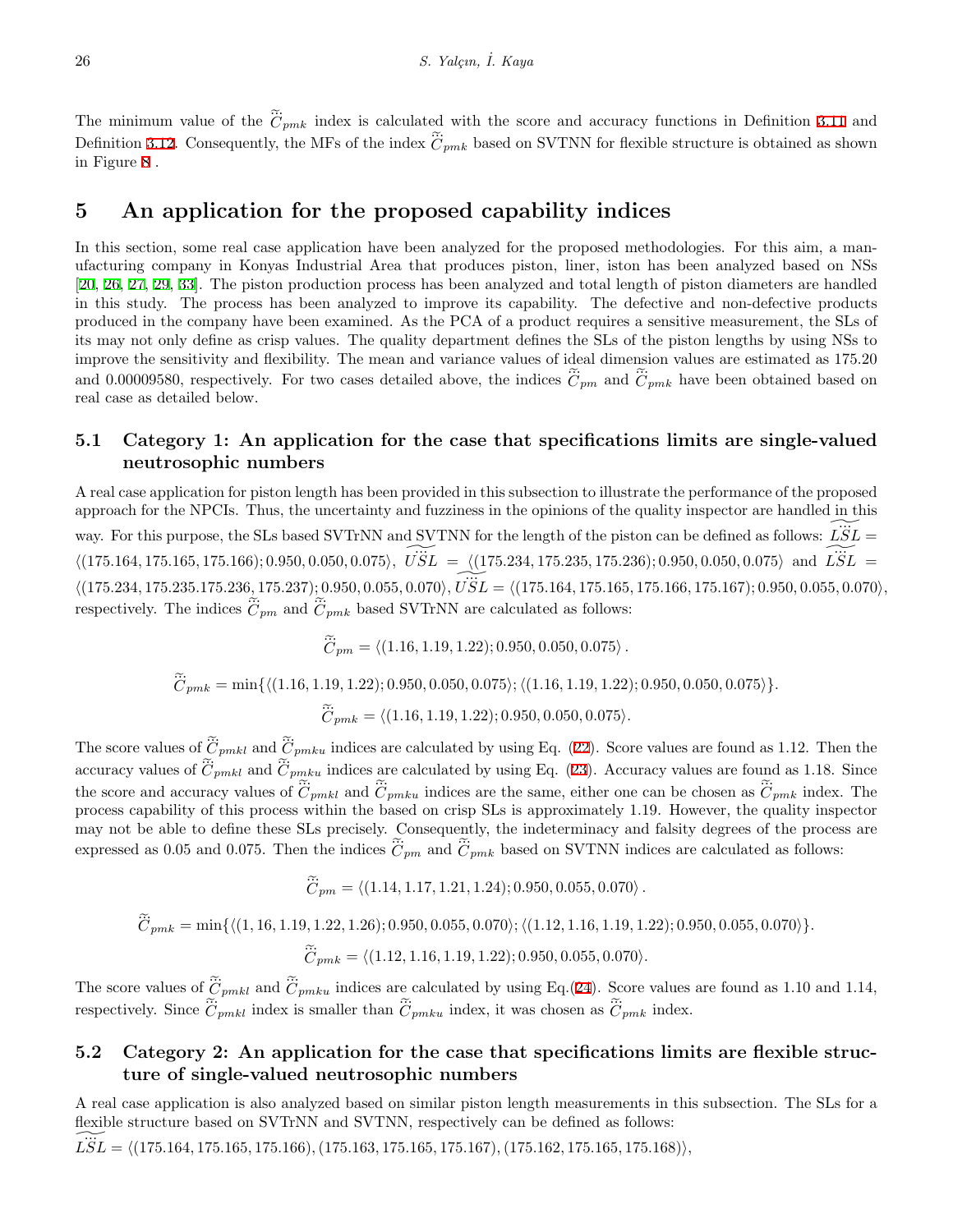$\widetilde{USL} = \langle (175.234, 175.235, 175.236), (175.233, 175.235, 175.237), (175.232, 175.235, 175.238) \rangle$  and  $\widetilde{LSL} = \langle (175.164, 175.165, 175.166, 175.167), (175.163, 175.165, 175.166, 175.168), (175.162, 175.165, 175.166, 175.169) \rangle,$  $\widetilde{USL} \;=\; \langle (175.234, 175.235, 175.236, 175.237), (175.233, 175.235, 175.236, 175.238), (175.232, 175.235, 175.236, 175.239) \rangle,$  $\widetilde{LSL} = \langle (175.234, 175.235, 175.236), (\widetilde{LSL} = \langle (175.164, 175.165, 175.166, 17 \ \widetilde{USL} = \langle (175.234, 175.235, 175.236, \text{respectively. The indices } \widetilde{C}_{pm} \text{ and } \widetilde{C} \rangle$  $\tilde{C}_{pm}$  and  $\tilde{C}_{pmk}$  based on SVTrNN for a flexible structure can be obtained as follows:

dices 
$$
\tilde{C}_{pm}
$$
 and  $\tilde{C}_{pmk}$  based on SVTrNN for a flexible structure can be obtained as  
\n
$$
\tilde{C}_{pm} = \langle (1.16, 1.19, 1.22), (1.12, 1.19, 1.26), (1.09, 1.19, 1.29) \rangle.
$$
\n
$$
\tilde{C}_{pmk} = \min \left\{ \begin{array}{l} \langle (1.16, 1.19, 1.22), (1.12, 1.19, 1.26), (1.09, 1.19, 1.29) \rangle, \\ \langle (1.16, 1.19, 1.22), (1.12, 1.19, 1.26), (1.09, 1.19, 1.29) \rangle \end{array} \right\}.
$$
\n
$$
\tilde{C}_{pmk} = \langle (1.16, 1.19, 1.22), (1.12, 1.19, 1.26), (1.09, 1.19, 1.29) \rangle.
$$
\n
$$
\tilde{C}_{pmk} \text{ and } \tilde{C}_{pmku} \text{ indices are calculated by using Eq. (28). The score values of } \tilde{C}
$$

The score values of  $\widetilde{\ddot{C}}$ ... ...  $\tilde{\ddot{C}}_{pmkl}$  and  $\tilde{\ddot{C}}$ ... *Cpmku*  $\widetilde{C}_{pmk} = \langle (1.16, 1.19, 1.22), (1.12, 1.19, 1.26),$ <br>The score values of  $\widetilde{C}_{pmkl}$  and  $\widetilde{C}_{pmku}$  indices are calculated by using Equidices are determined as 0.27. Then the accuracy values of  $\widetilde{C}_{pmkl}$  and  $\widetilde{C}_{$  $\tilde{C}_{pmkl}$  and  $\tilde{C}_{pmku}$  indices are calculated by using Eq. [\(29](#page-5-7)).  $C_{pmk} = \langle (1.16, 1.19, 1.22), (1.12, 1.19, 1.26), (1.09, 1.19, 1.29) \rangle.$ <br>The score values of  $\tilde{C}_{pmkl}$  and  $\tilde{C}_{pmku}$  indices are calculated by using Eq. (28). The score values of  $\tilde{C}_{pmkl}$  and  $\tilde{C}_{jmkl}$ <br>indices are det ... ... ... *Cpmkl* The score values of  $\tilde{C}_{pmkl}$  and  $\tilde{C}_{pmku}$  indices are calculated by indices are determined as 0.27. Then the accuracy values of  $\tilde{C}_r$  The accuracy values of  $\tilde{C}_{pmkl}$  and  $\tilde{C}_{pmku}$  indices are determined and  $\tilde{C}_{pmku}$  indices are the same, either one can be chosen as  $\tilde{C}_{pmk}$  index. The process capability of this process within the defined SLs is approximately 1.19. Neutrosophic process capability shows that considering the indeterminacymembership function, the capability of the process cannot be less than 1.12 and more than 1.26, and considering the The accuracy values of  $C_{pmkl}$  and  $C_{pmku}$  indices are determined as 0. Since the score and accuracy values of  $C_i$ <br>and  $\tilde{C}_{pmku}$  indices are the same, either one can be chosen as  $\tilde{C}_{pmk}$  index. The process capabili  $\sum_{pm}$  and  $C_{pmk}$ based on STVNN for flexible structure can be calculated as follows:

\n The function of the first line is given by:\n 
$$
\widetilde{C}_{pm} = \langle (1.14, 1.17, 1.21, 1.24), (1.11, 1.17, 1.21, 1.28), (1.07, 1.17, 1.21, 1.31) \rangle.
$$
\n

\n\n The function of the first line is given by:\n  $\widetilde{C}_{pm} = \langle (1.14, 1.17, 1.21, 1.24), (1.11, 1.17, 1.21, 1.28), (1.07, 1.17, 1.21, 1.31) \rangle.$ \n

\n\n The function of the first line is given by:\n  $\widetilde{C}_{pm} = \min \left\{ \begin{array}{l}\n \langle (1.16, 1.19, 1.22, 1.26), (1.12, 1.19, 1.22, 1.29), (1.09, 1.19, 1.22, 1.33) \rangle, \\
 \langle (1.12, 1.16, 1.19, 1.22), (1.09, 1.16, 1.19, 1.22, 1.29), (1.09, 1.19, 1.22, 1.33) \rangle.\n \end{array} \right\}.$ \n

Similar comments are also valid for the flexible structure based on SVTNN.

#### **6 The obtained results and discussion**

When the results of category 1 for SVN-Numbers are compared with the studies based on type-1 fuzzy sets, it should be taken into account that the membership degree of the result is 1.00. The truth, indeterminacy and falsity membership **6** The obtained results and discussion<br>When the results of category 1 for SVN-Numbers are compared with the studies based on type-1 fuzzy sets, it should be<br>taken into account that the membership degree of the result is contain more information about process capability. Thus, the instability of human decisions is better integrated into the model with the proposed methodology. As a result, more precise and more informational process capability measurement tools have been developed in this study. In addition, NSs provide an advantage over type-2 fuzzy sets in terms of ease of operation to the quality engineers. The obtained results of category 2 of SVN-Numbers are also compared with IFSs. It is observed that in addition to membership and non-membership functions of IFSs, indeterminacy function in NSs provides an opportunity to examine process capability in more detail. According to the results, it is seen that the crisp tools have been developed in this study. In addition, NSs provide an advantage over type-2 fuzzy sets in terms of ease<br>of operation to the quality engineers. The obtained results of category 2 of SVN-Numbers are also comp shows that the biggest advantage of NSs over other new fuzzy set extensions is the uncertainty function.

#### **7 Conclusions**

The indices *Cpm* and *Cpmk* are used to measure the capability of any process. In this study, NSs, as extensions of traditional fuzzy sets have an important role in understanding uncertainty and incomplete information have been used to calculate PCIs in a mode detailed and flexible ways. NSs are described by independency truth, indeterminacy and falsity functions to increase the ability related to model uncertainty of the process. Sometimes, a quality engineer has not enough information or cannot express their ideas with perfect judgments, for example he defines opinions with 0.7, 0.5, 0.3 as true, indeterminacy, false value, respectively. For this reason, NSs are successfully used to overcome the vague and incomplete information. When the literature on PCA is analyzed, it is seen that traditional fuzzy sets on PCA are studied too much. However, the studies with the extensions of fuzzy sets such as hesitant fuzzy sets, intuitionistic fuzzy sets and type-2 fuzzy sets are very limited. So, this paper aims to overcome the gap of literature.

*.*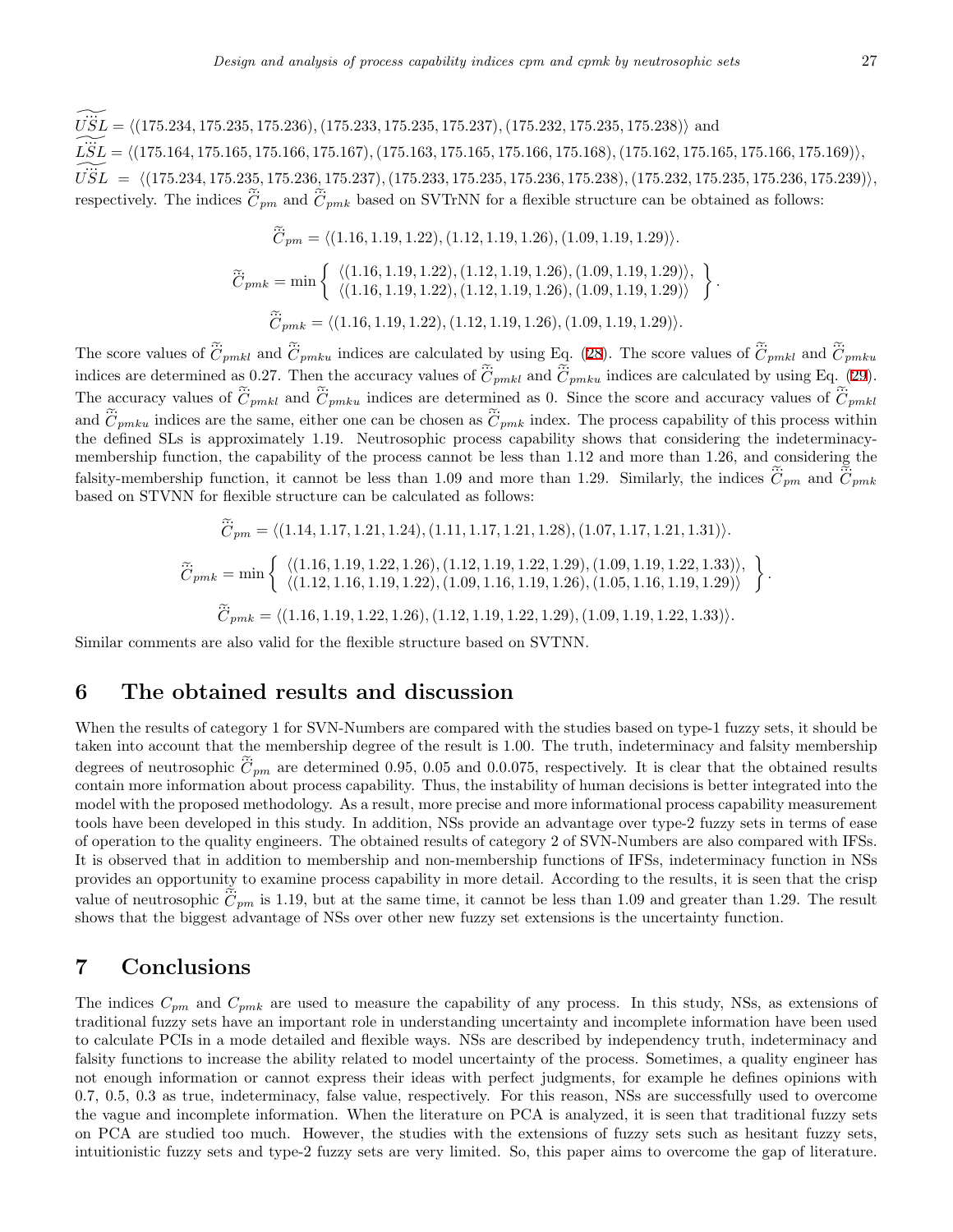The neutrosophic state of the SLs provide us more flexibility in order to apply to engineering problems. For this aim, traditional PCIs have been analyzed and re-structured based on NSs in this paper. For this aim, the SLs are considered as the SVN-Numbers PCA has been performed by examining the status of SLs to be neutrosophic. We also try to integrate the advantages of NSs on PCA. Finally, the neutrosophic  $C_{pm}$  ( $\tilde{C}_{pm}$ ) and neutrosophic  $C_{pmk}$  ( $\tilde{C}_{pmk}$ ) indices by using the NSs are developed in this study. The NPCIs provide wider knowledge about the capability of process than the analysis that used traditional fuzzy sets. In the best of our knowledge, this study is the first study that considers the indices *Cpm* and *Cpmk* with NSs. Additionally, a real case application is added and this real case application shows that NPCIs are more effective than PCIs using traditional fuzzy sets under the uncertainty environment. In the future studies, the other extensions of fuzzy sets such as intuitionistic fuzzy sets or pythagorean fuzzy sets can be used to the PCA.

#### **References**

- <span id="page-15-12"></span>[1] F. Ahmad, A. Y. Adhami, *Neutrosophic programming approach to multiobjective nonlinear transportation problem with fuzzy parameters*, International Journal of Management Science and Engineering Management, **14**(3) (2019), 218-229.
- <span id="page-15-13"></span>[2] F. Ahmad, A. Y. Adhami, F. Smarandache, *Single valued neutrosophic hesitant fuzzy computational algorithm for multiobjective nonlinear optimization problem*, Neutrosophic Sets Systems, **22** (2018), 76-86.
- <span id="page-15-8"></span>[3] M. Aslam, *A variable acceptance sampling plan under neutrosophic statistical interval method*, Symmetry, **11**(114)  $(2019), 1-7.$
- <span id="page-15-1"></span>[4] M. Aslam, M. Albassam, *Inspection plan based on the process capability index using the neutrosophic statistical method*, Mathematics, **7**(7) (2019), 1-10.
- <span id="page-15-3"></span>[5] K. T. Atanassov, *Intuitionistic fuzzy sets: Theory and applications*, Physica-Verlag Heidelberg, 1999.
- <span id="page-15-9"></span>[6] S. Ayber, N. Erginel, *Developing the neutrosophic fuzzy FMEA method as evaluating risk assessment tool*, in Advances in Intelligent Systems and Computing, **1029** (2020), 1130-1137.
- <span id="page-15-7"></span>[7] S. Aydın, A. Aktas, M. Kabak, *Neutrosophic fuzzy analytic hierarchy process approach for safe cities evaluation criteria*, Advances in Intelligent Systems and Computing, **896** (2019), 958-965.
- <span id="page-15-6"></span>[8] P. Biswas, S. Pramanik, B. C. Giri, *Value and ambiguity index based ranking method of single-valued trapezoidal neutrosophic numbers and its application to multi-attribute decision making*, Neutrosophic Sets Systems, **12** (2016), 127-138.
- <span id="page-15-5"></span>[9] S. Broumi, A. Bakali, M. Talea, F. Smarandache, L. Vladareanu, *Computation of shortest path problem in a network with SV-Trapezoidal neutrosophic numbers*, in International Conference on Advanced Mechatronic Systems, ICAMechS, IEEE, (2016), 417-422.
- <span id="page-15-4"></span>[10] S. Broumi, M. Talea, A. Bakali, F. Smarandache, D. Nagarajan, M. Lathamaheswari, M. Parimala, *Shortest path problem in fuzzy, intuitionistic fuzzy and neutrosophic environment: An overview*, Complex and Intelligent Systems, **5**(4) (2019), 371-378.
- <span id="page-15-0"></span>[11] Y. Cao, Z. Wu, T. Liu, Z. Gao, J. Yang, *Multivariate process capability evaluation of cloud manufacturing resource based on intuitionistic fuzzy set*, The International Journal of Advanced Manufacturing Technology, **84**(1-4) (2016), 227-237.
- <span id="page-15-11"></span>[12] A. Chakraborty, S. P. Mondal, A. Ahmadian, N. Senu, S. Alam, S. Salahshour, *Different forms of triangular neutrosophic numbers, de-neutrosophication techniques, and their applications*, Symmetry, **10**(327) (2018), 1-27.
- <span id="page-15-10"></span>[13] A. Chakraborty, S. P. Mondal, A. Mahata, S. Alam, *Different linear and non-linear form of trapezoidal neutrosophic numbers, de-neutrosophication techniques and its application in time-cost optimization technique, sequencing problem*, RAIRO-Operations Research, **55** (2021), S97-S118.
- <span id="page-15-2"></span>[14] L. K. Chan, S. W. Cheng, F. A. Spiring, *A new measure of process capability: Cpm*, Journal of Quality Technolocy, **20**(3) (1988), 162-175.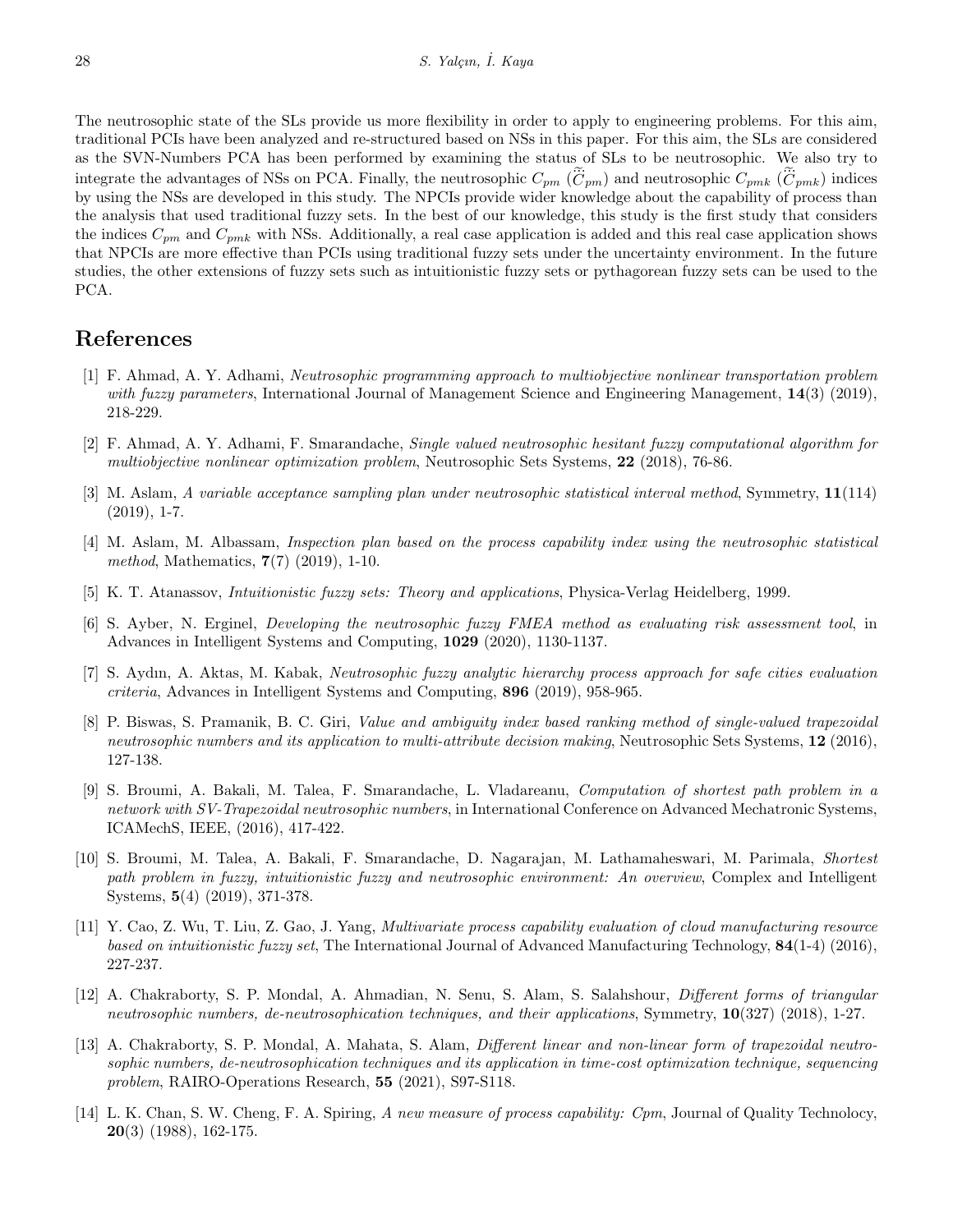- <span id="page-16-11"></span>[15] Y. C. Chang, *Interval estimation of capability index cpmk for manufacturing processes with asymmetric tolerances*, Computers and Industrial Engineering, **56**(1) (2009), 312-322.
- <span id="page-16-15"></span>[16] S. K. Das, A. Chakraborty, *A new approach to evaluate linear programming problem in pentagonal neutrosophic environment*, Complex and Intelligent Systems, **7**(1) (2021), 101-110.
- <span id="page-16-14"></span>[17] ˙I. Deli, *A novel defuzzification method of SV-trapezoidal neutrosophic numbers and multi-attribute decision making: A comparative analysis*, Soft Computing, **23**(23) (2019), 12529-12545.
- <span id="page-16-12"></span>[18] I. Deli, Y. Subas, *Single valued neutrosophic numbers and their applications to multicriteria decision making problem*, Neutrosophic Sets Systems, **2**(1) (2014), 1-13.
- <span id="page-16-13"></span>[19] I. Deli, Y. Subaş, *A ranking method of single valued neutrosophic numbers and its applications to multi-attribute decision making problems*, International Journal of Machine Learning and Cybernetics, **8**(4) (2017), 1309-1322.
- <span id="page-16-16"></span>[20] O. Engin, A. Celik, I. Kaya, *A fuzzy approach to define sample size for attributes control chart in multistage processes: An application in engine valve manufacturing process*, Applied Soft Computing Journal, **8**(4) (2008), 1654-1663.
- <span id="page-16-3"></span>[21] P. Gupta, *Applications of fuzzy logic in daily life*, International Journal of Advanced Research in Computer Science, **8**(5) (2017), 1795-1800.
- <span id="page-16-1"></span>[22] M. Gülbay, C. Kahraman, *Development of fuzzy process control charts: Direct fuzzy approach*, Itüdergisi/d mühendislik, **7**(2) (2008), 95-105.
- <span id="page-16-5"></span>[23] G. Hesamian, M. G. Akbari, *A process capability index for normal random variable with intuitionistic fuzzy information*, Operational Research, (2019), 1-14.
- <span id="page-16-10"></span>[24] T. C. Hsiang, *A tutorial on quality control and assurance-the Taguchi methods*, ASA Annual Meeting LA, 1985.
- <span id="page-16-6"></span>[25] C. Kahraman, A. Parchami, S. Cevik Onar, B. Oztaysi, *Process capability analysis using intuitionistic fuzzy sets*, Journal of Intelligent and Fuzzy Systems, **32**(3) (2017), 1659-1671.
- <span id="page-16-17"></span>[26] ˙I. Kaya, *A genetic algorithm approach to determine the sample size for attribute control charts*, Information Sciences, **179** (2009), 1552-1566.
- <span id="page-16-18"></span>[27] ˙I. Kaya, *A genetic algorithm approach to determine the sample size for control charts with variables and attributes*, Expert Systems with Applications, **36**(5) (2009), 8719-8734.
- <span id="page-16-4"></span>[28] I. Kaya, M. Colak, *A literature review on fuzzy process capability analysis*, Journal of Testing and Evaluation, **48**(5) (2020), 3963-3985.
- <span id="page-16-19"></span>[29] ˙I. Kaya, O. Engin, *A new approach to define sample size at attributes control chart in multistage processes: An application in engine piston manufacturing process*, Journal of Materials Processing Technology, **183**(1) (2007), 38-48.
- <span id="page-16-7"></span>[30] ˙I. Kaya, C. Kahraman, *A new perspective on fuzzy process capability indices: Robustness*, Expert Systems, **37**(6) (2010), 4593-4600.
- <span id="page-16-0"></span>[31] ˙I. Kaya, C. Kahraman, *Fuzzy process capability analyses with fuzzy normal distribution*, Expert Systems with Applications, **37**(7) (2010), 5390-5403.
- <span id="page-16-8"></span>[32] ˙I. Kaya, C. Kahraman, *Fuzzy process capability indices with asymmetric tolerances*, Expert Systems, **38**(12) (2011), 14882-14890.
- <span id="page-16-20"></span>[33] ˙I. Kaya, C. Kahraman, *Process capability analyses with fuzzy parameters*, Expert Systems with Applications, **38** (2011), 11918-11927.
- <span id="page-16-2"></span>[34] B. Kosko, S. Isaka, *Fuzzy logic*, Scientific American, **269**(1) (1993), 76-81.
- <span id="page-16-9"></span>[35] S. Kotz, N. L. Johnson, *Process capability indices-A review 1992-2000*, Journal of Quality Technolocy, **34**(1) (2002), 2-19.